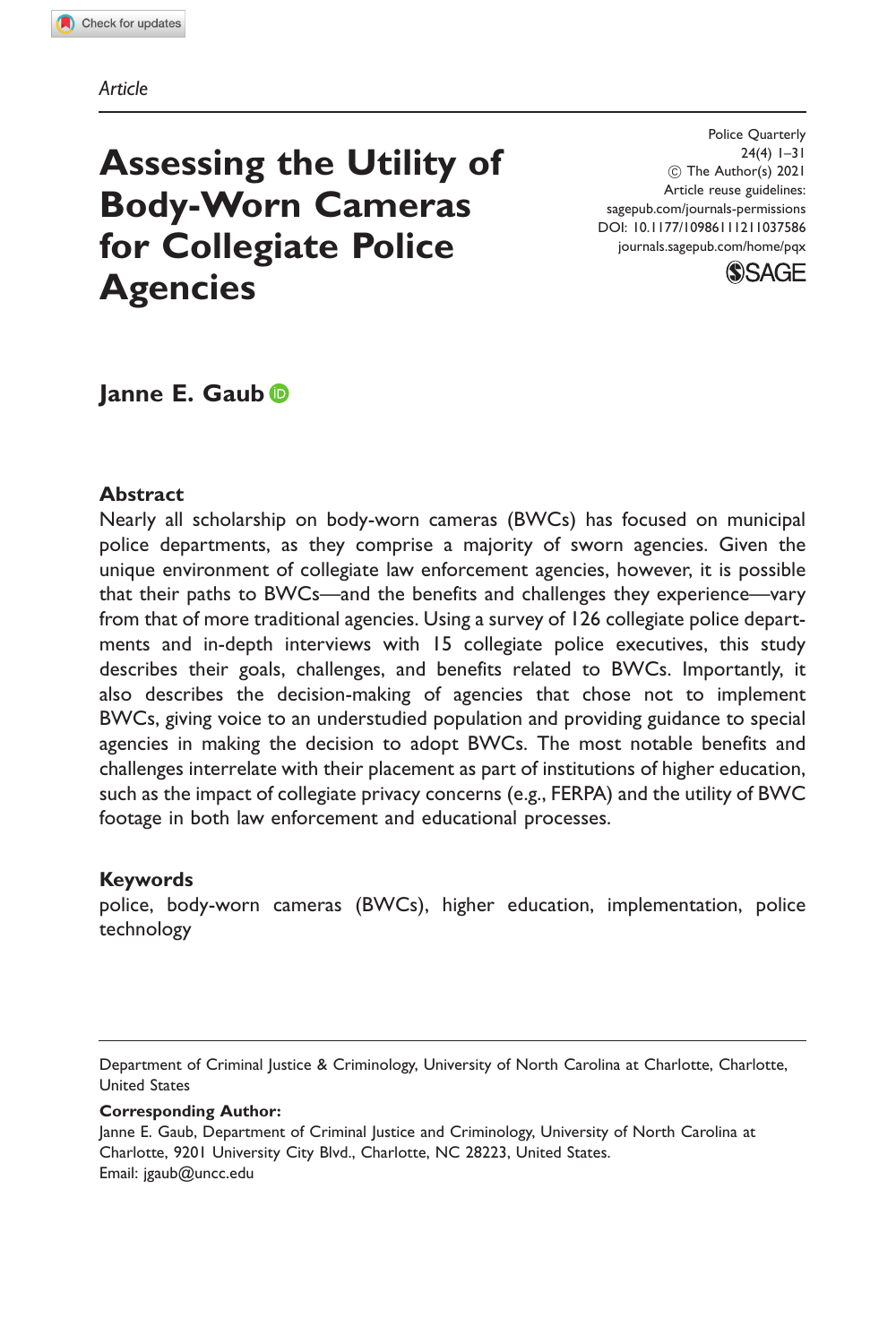### Introduction

While body-worn cameras (BWCs) are new technology in the broader picture of policing, they have a longer history than most people realize. Widespread implementation of BWCs in the United States began in 2014–2015, though some agencies, especially in Canada and the United Kingdom, had begun implementing them nearly a decade earlier. In fact, the 2013 Law Enforcement Management and Administrative Statistics (LEMAS) survey shows roughly one-third of American police agencies had a BWC program, though the vast majority were smaller scale, pilot versions (Reaves, 2015b). In contrast, by 2016, one-half of all agencies and 80% of agencies with more than 500 sworn personnel had BWCs, and most had completed full implementation or were in process of doing so (Hyland, 2018a). Another study found that in 2018 about 60% of agencies with more than 100 sworn personnel had BWCs, compared to 47% of smaller agencies (Nix et al., 2020).

Interwoven with this history are the repeated stories emphasizing the need for such accountability measures. The death of Michael Brown in Ferguson (MO) and the ensuing civil unrest and surging popularity of the Black Lives Matter movement—is often considered the "line in the sand" marking the beginning of a renewed call for police reform and accountability, including BWCs, but the story begins long before that and has continued ever since. Nearly all of these interactions have occurred between black citizens (primarily young men) and police officers employed by municipal police departments, unsurprising since the majority of American law enforcement agencies are municipal. But there are notable examples of incidents involving other types of agencies, including police departments servicing college and university campuses. For example, University of Cincinnati police officer Ray Tensing was charged with murder in the death of Samuel Dubose based largely on the footage from his own BWC (Ortiz, 2015). A non-lethal encounter in 2014 between an Arizona State University police officer and Ersula Ore (a black female professor at the school) made national headlines after released dashboard camera footage sparked outrage of the professor's seemingly excessive treatment for jaywalking (Jaschik, 2014).

It is important that every facet of law enforcement be informed and molded by evidence-based practice. Unfortunately, the evidence in policing research is nearly always derived from municipal police agencies, just as it is skewed to favor medium/large-sized agencies over small ones and urban agencies over suburban or rural ones. While these trends make sense for several reasons, they present a more limited view of the contexts in which strategies, programs, or technology may or may not work and why. This tendency is no different in the BWC literature. Since 2014, there has been a proliferation of research on police use of BWCs, from only five published studies (White, 2014) to over 120 by January 2020 (Gaub & White, 2020; see also Lum et al., 2020; Lum et al., 2019), yet the research has focused on municipal law enforcement agencies with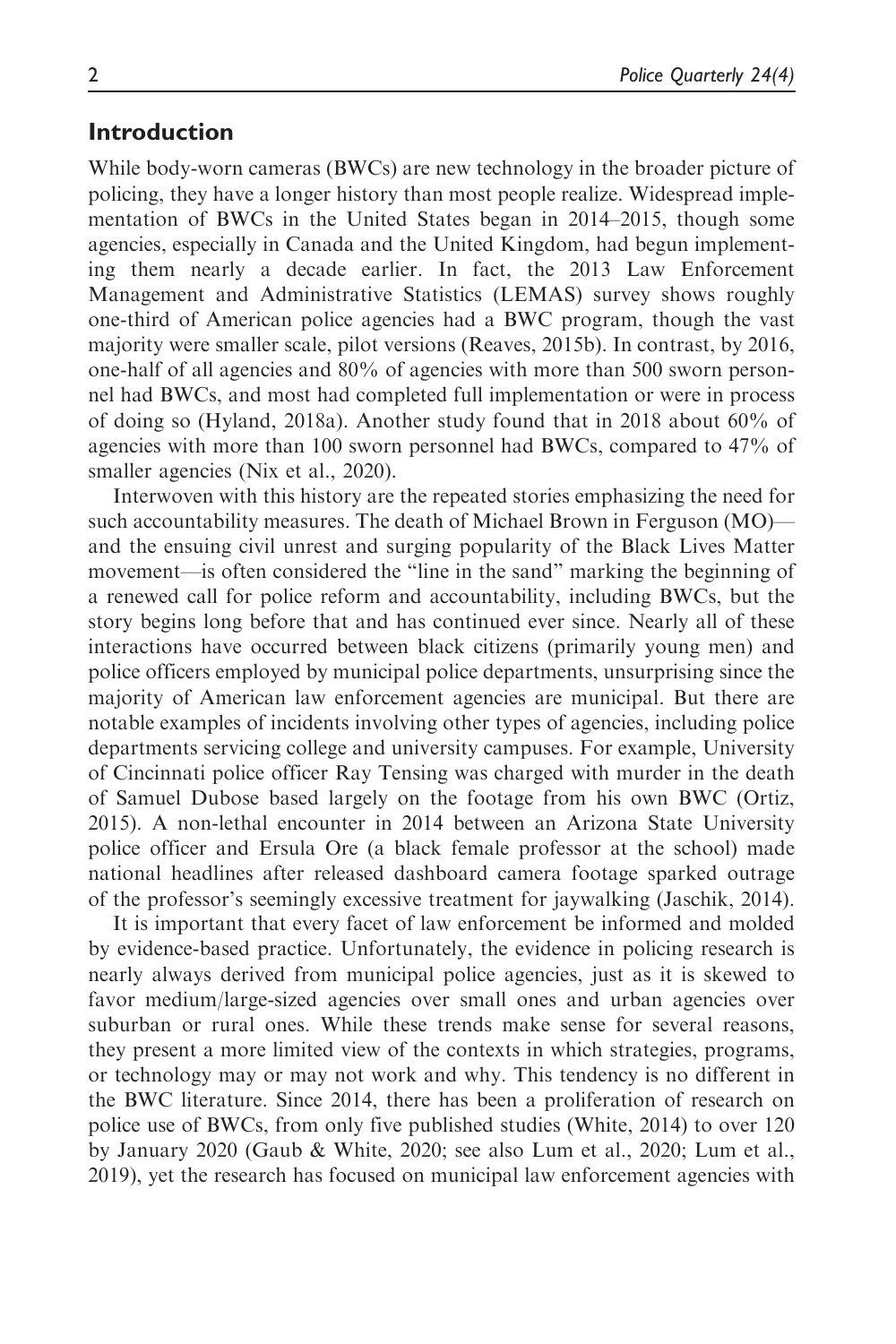only a handful of exceptions (see Pelfrey & Keener, 2016, 2018). A preference for municipal agencies means that very little is understood about how BWCs function in non-municipal contexts such as sheriff's offices, state police departments, highway patrol agencies, and campus police agencies. These types of agencies often include mandates that are not required of municipal agencies, such as detention, which can have significant impacts on the deployment and use of BWCs. This oversight is troublesome.

Collegiate agencies, like any other police agency, must keep pace with public expectations of professionalism and transparency, yet may have very different experiences when implementing BWC programs. The question of whether our understanding of the benefits and challenges of BWCs among municipal agencies holds water when applied to other contexts is particularly salient as BWCs are marketed to agencies beyond the traditional municipal police department. For example, the most recent iteration of the federal BWC grant program administered by the Bureau of Justice Assistance strongly encouraged applicants from regional cooperatives (e.g., regional organizations or multiple jurisdictions jointly applying for funds), agencies in school settings (either K-12 or higher education), and correctional facilities (Bureau of Justice Assistance, 2018, 2019). Accordingly, the current study examines the utility of BWCs in the collegiate setting using an online survey administered to 611 agencies serving 4-year public and private postsecondary institutions.

# Literature Review

### BWCs in Policing

Officer and Citizen Behavior. Currently, the most common reasons for implementing a BWC program are officer safety, evidentiary value, and a reduction in citizen complaints and agency liability (Hyland, 2018a). The rapid diffusion of BWCs was largely based on the promised declines of officer use of force and citizen complaints against officers based on a handful of studies (Lum et al., 2015, 2019; White, 2014). Since then, the research base has grown substantially: While there were only five published studies or agency reports in 2014, there were over 70 by 2018 and over 120 by early 2020 (Gaub & White, 2020; Lum et al., 2019). The plethora of studies on these two major outcomes has come to somewhat inconsistent findings. For example, about half of studies on the impact of BWCs on officer use of force find statistically or substantially significant changes (decline). Rialto (CA) experienced the most dramatic decline: 60% reduction in use of force that persisted at least four years after full implementation of BWCs (Ariel et al., 2015; Sutherland et al., 2017). Agencies such as the Las Vegas Metropolitan Police Department, the Orlando Police Department, and the Toronto Police Service experienced similar, but less dramatic, declines (Braga et al., 2018; Jennings et al., 2015; Toronto Police Service, 2016).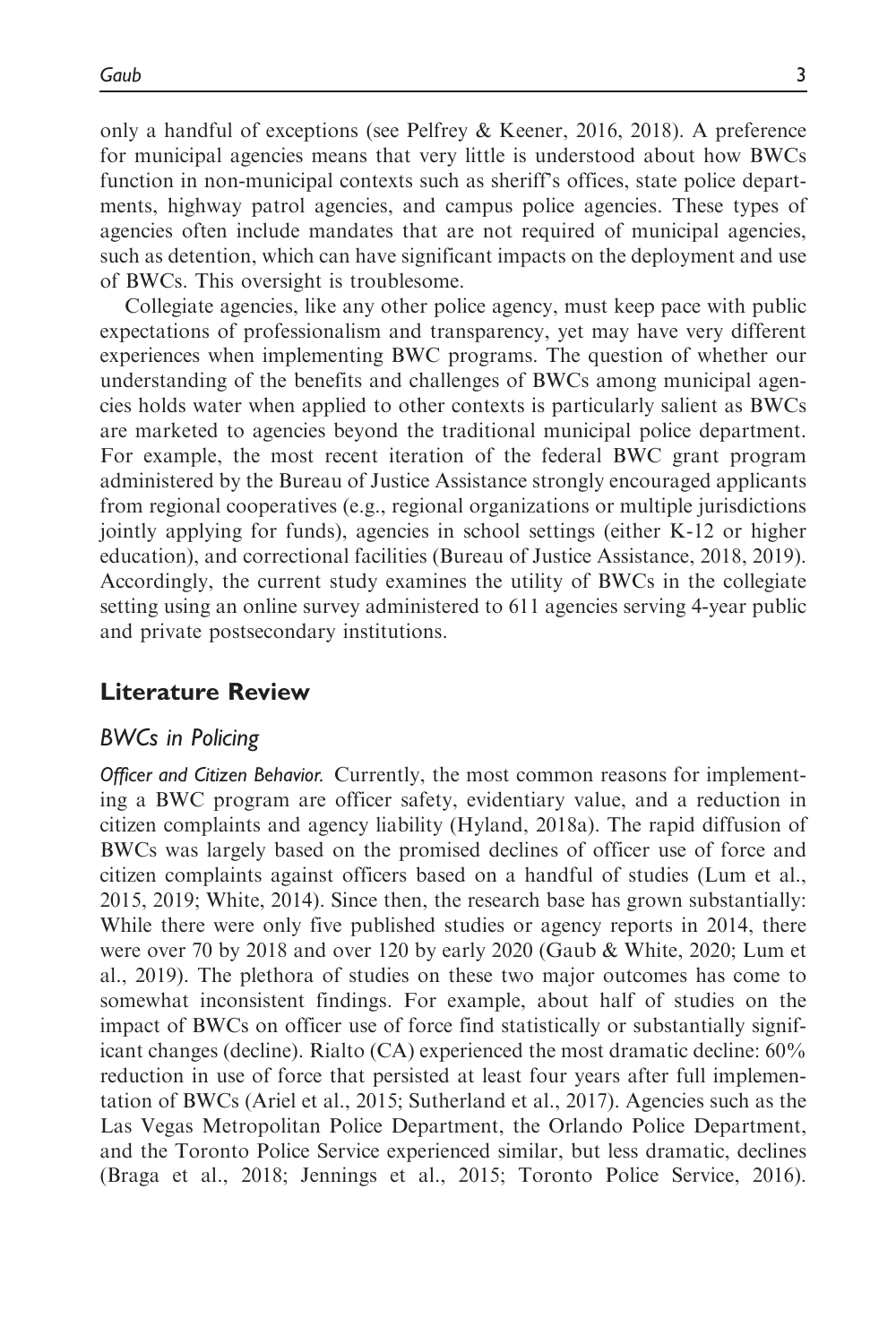Conversely, other agencies experienced no effect of BWCs on use of force. Notably, the DC Metropolitan Police Department and Boston Police Department documented no difference in officer use of force after deploying cameras (Braga et al., 2019; Yokum et al., 2017). This inconsistency is echoed in a recent systematic review of BWC impact on officer and citizen behaviors:

The current evidence is insufficient for concluding that BWCs reduce officer use of force [...] but there remains substantial uncertainty in this effect (moderator analyses suggest that BWCs may be more likely to reduce police use of force if agencies highly restrict officers' discretion in how they use the cameras). (Lum et al., 2020, p. 3)

Research addressing citizen complaints against officers has followed a slightly more consistent trend. Most studies report reductions (of varying magnitude) in citizen complaints following BWC implementation (Lum et al., 2019; White et al., 2019). Lum et al. (2020) support this contention, noting "BWCs can reduce the number of citizen complaints against police officers [...] although it remains unclear whether this finding signals an improvement in the quality of policecitizen interactions or a change in reporting" (p. 3). This uncertainty as to the mechanism by which citizen complaints are reduced is echoed elsewhere (Gaub & White, 2020; Malm, 2019; White & Malm, 2020), including by officers themselves (e.g., Fallik et al., 2020; Gaub, Todak, et al., 2020).

Perceptions of BWCs. BWCs are also widely accepted by a variety of stakeholders. Generally speaking, BWCs enjoy widespread acceptance among officers (Braga et al., 2018; Gaub et al., 2016; Gaub, Todak, et al., 2020; Goetschel & Peha, 2017; Gramagila & Phillips, 2018; Jennings et al., 2014), including among collegiate police officers (Pelfrey & Keener, 2016, 2018). Officers believe the technology has enormous evidentiary value, especially for the investigation of citizen complaints. Their perceptions as to the impact of BWCs on citizen behavior, however, are less clear. In many respects, the inconsistency in findings is likely due, at least in part, to the reality of police interactions with the public (Edmonton Police Service, 2015; Fallik et al., 2020; Gaub, Todak, et al., 2020). In some instances, citizens respond favorably to BWCs (e.g., calming down); in others, the presence of a BWC has no effect, or can cause a negative reaction (e.g., becoming more belligerent). The positivity among line officers is by no means universal (see, e.g., Huff et al., 2018; Koen & Mathna, 2019), but on the whole, the positives outweigh the negatives. In contrast to line officers, command staff view BWCs slightly less favorably, in large part due to their need to balance a range of factors such as cost and privacy issues (Smykla et al., 2016).

Aside from officers, other criminal justice stakeholders also view BWCs favorably. Studies of other courtroom actors, including prosecutors, judges,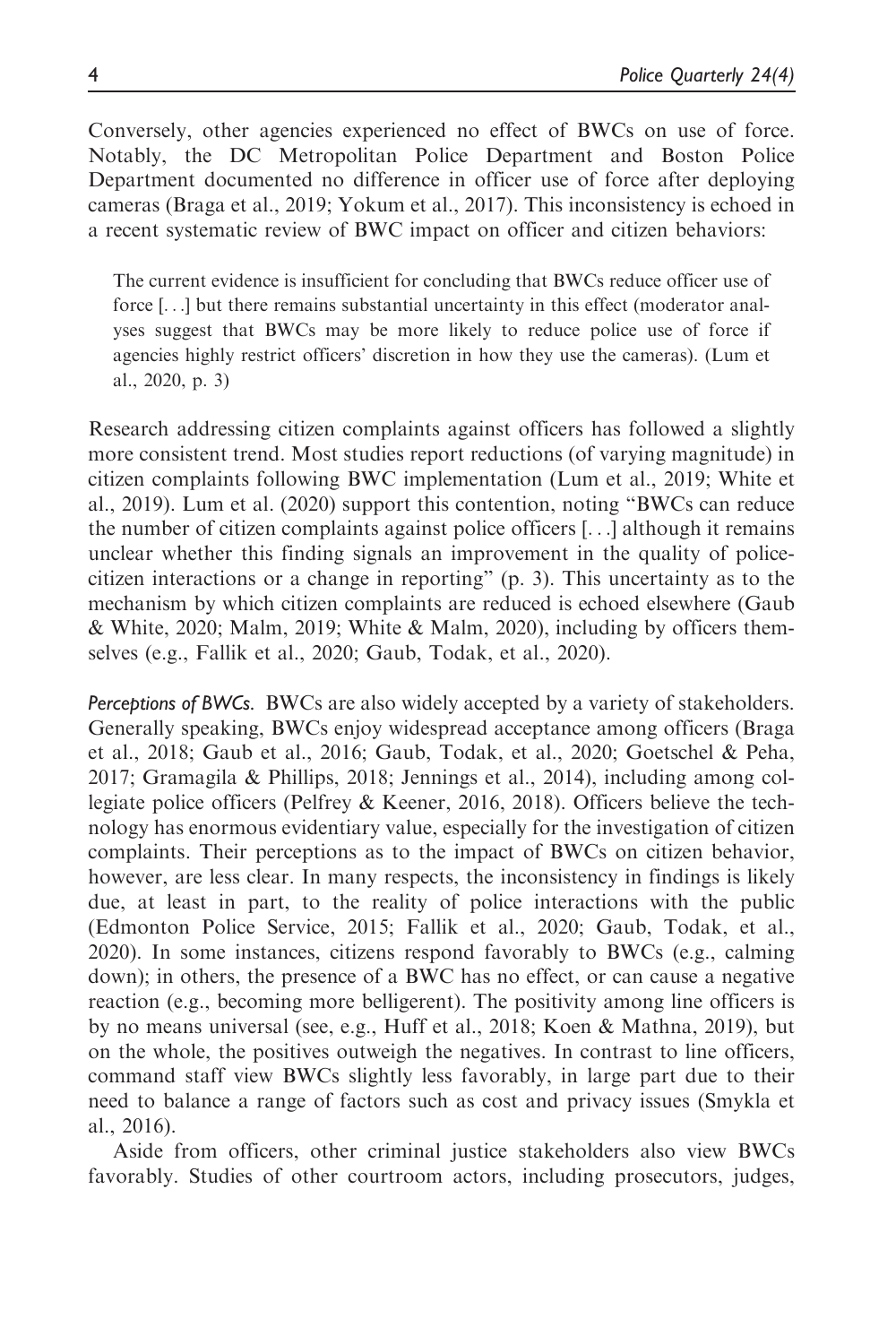and public defenders, find that they are generally quite positive about the benefits of BWCs, though often for different reasons (Gaub et al., in press; McCluskey et al., 2019; Merola et al., 2016; Todak et al., 2018). Additionally, citizens typically hold positive views about BWCs, particularly as mechanisms of accountability (Crow et al., 2017; Miethe et al., 2019; White et al., 2017, 2018). The level of police transparency about police activity and the use of BWCs can temper this support, however (Kerrison et al., 2018).

BWC Program Implementation. Police agencies' experiences implementing a BWC program are also important. The Bureau of Justice Assistance created a BWC Toolkit, which includes a BWC Implementation Checklist (Bureau of Justice Assistance, 2015). These resources provides guidance based on best practices in police program implementation. A study of the Tempe (AZ) Police Department found that adherence to the checklist and general best practices positively affected a range of outcomes, including increased officer buy-in, positive stakeholder perceptions of BWCs, and better court outcomes (White et al., 2018). Conversely, agencies that fail to acknowledge the full range of hurdles—in particular, the monetary investment required for a quality BWC program—will have a much more difficult implementation experience. In some instances, this results in agencies ultimately abandoning their BWC program altogether (Kindy, 2019; Koen et al., 2021; Saunders, 2019).

Research has found that officers who believe their agency treats them fairly (e.g., positive perceptions related to organizational justice) also have positive views about BWCs (Kyle & White, 2017). This has enormous implications for successful program implementation; as the users of the technology, a program will not fulfill its intended goals if officers do not buy-in to the benefits and actively participate (e.g., activate the camera when appropriate, accurately log footage, etc.). One way that agencies demonstrate good faith and organizational justice is by not engaging in so-called "fishing expeditions," wherein supervisors view the footage with the express purpose of "jamming up" officers who commit minor policy infractions. This is often a significant concern among officers, at least initially—particularly in agencies with lower levels of perceived organizational justice or poor relations between command staff and the rank-and-file (Gaub et al., 2016; Koen & Willis, 2020). This dichotomy between "management" and "street cops" has long been a point of contention (Reuss-Ianni, 1983) and can result in exceptionally negative experiences when implementing new policies or programs, including BWCs (Koen & Willis, 2020). However, officers' perspectives often change when they experience positive interactions with their supervisors related to BWCs, and they accept the benefits of BWCs as, on the whole, outweighing potential disadvantages (Koen et al., 2019; Todak & Gaub, 2019).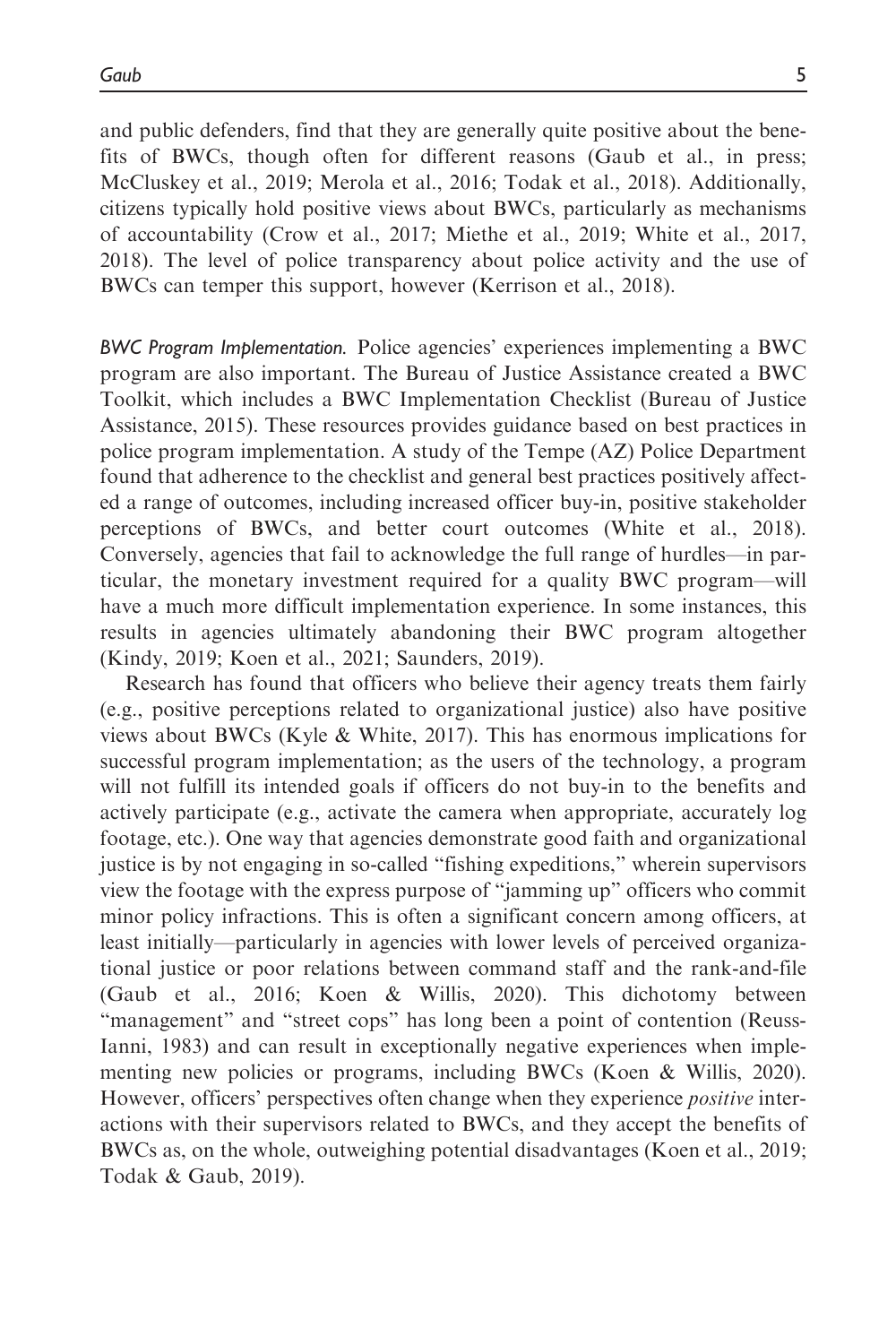# Campus Policing

As of the most current estimates, 861 (4.7%) of the roughly 18,500 state and local law enforcement agencies in the United States serve public institutions of higher education (serving more than 2,500 students; Reaves, 2015a). According to the Law Enforcement Management and Administrative Statistics survey from 2013, nearly 70% of all campuses (and 92% of public colleges and universities) have agencies staffed with sworn personnel with arrest powers; a 2006 survey of collegiate agencies show 82% of agencies had full police powers and over half having jurisdiction beyond their own campus (Peak et al., 2008). Collegiate agencies also employ far more officers per capita than do municipal agencies (between 2.5 and 6.7 officers per 1,000 students; Reaves, 2015a).

But historically, college campuses typically used "watchman"-style security forces without true policing powers; it was not until the civil unrest sweeping across college campuses in the 1960s and 70 s that most campus security forces were transitioned to full-service police departments (Bromley, 2003; Sloan, 1992). It is likely this transition was due in large part to more serious oncampus crimes and a general public belief that campuses should have their own police separate from the local municipal departments (Bromley, 2003; Youstin & Kopp, in press). But despite several studies finding that campus police are similar to their local municipal counterparts in many respects, especially in terms of structure and training (Bordner & Petersen, 1983; Bromley, 2003; Bromley & Reaves, 1998; Lanier, 1995; Sloan, 1992; Sloan et al., 2000; Wada et al., 2010), the perception of campus police not being "real police" has persisted—even among campus police themseleves. For example, Wilson and Wilson (2015) found that nearly one-quarter of surveyed campus police officers did not perceive themselves as "real police." Studies of both the campus community specifically and the wider municipal community find the public often does not understand what campus police actually do, which likely contributes to this misperception of campus police as a whole (Aiello & Lawton, 2018; Patten et al., 2016; Wada et al., 2010; Wilson & Wilson, 2015; Youstin & Kopp, in press).

But while collegiate agencies are similar to municipal agencies in many respects, there are substantive differences between a campus setting and a traditional town or city setting (Bromley, 2003; Sloan et al., 2000). Campus police deal with a different set of expectations, especially regarding public safety, from a variety of stakeholders (e.g., students, faculty, staff, administrators, and community members). In particular, student enrollment, retention, and matriculation trends impact financial decisions throughout the university, including the tactics and strategies implemented by campus police. Thus, campus policing often mimics a specialized assignment for community policing rather than traditional patrol (Peak et al., 2008; Sloan et al., 2000). In fact, some scholars have argued that college campuses are like a "city within a city," making community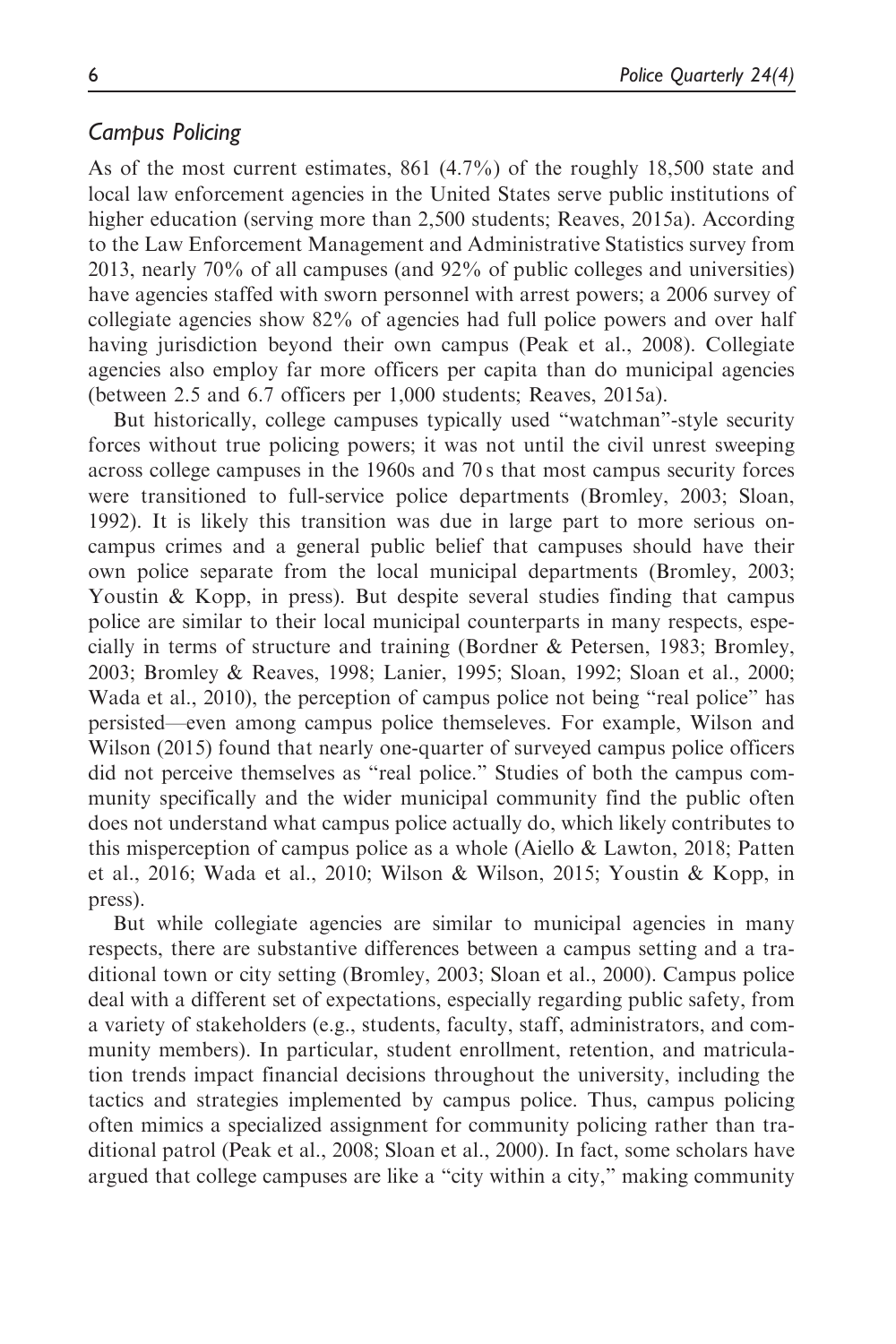Gaub 7

policing practices ideal for campus settings (e.g., Bromley, 2003; Lanier, 1995; Sloan, 1992). Additionally, colleges and universities are often viewed as petri dishes for social disorder and civil unrest, the very incidents that prompt calls for police reform efforts such as BWCs. Recently, students at a number of universities have petitioned their institution to reduce the reliance on a campus-wide, armed, sworn police agency and instead divert funds to other campus needs, such as mental healthcare, that could simultaneously reduce the need for policing on campus (Sainato, 2020). These calls are, perhaps, even more vivid than other calls to defund the police because many of them focus on dismantling or disbanding campus police departments and focus on agencies in settings that already fall within the jurisdiction of another sworn agency.

Campus Policing and BWCs. As with municipal police departments, BWCs gained traction among collegiate agencies, though the extent of this diffusion is unknown. According to the Bureau of Justice Assistance (2021), 23 collegiate police departments received BWC Policy and Implementation Program grant funds in FY2015-21. Anecdotally, most collegiate agencies indicate their BWC journeys are very similar to their municipal counterparts: They get the technology for similar reasons, often share or borrow components of BWC policies, and generally use them in much the same way (Gaub, Book, et al., 2020a, 2020b). To date, the only study to assess the use of BWCs in collegiate agencies is a perceptions study of officers in an unnamed university police department (Pelfrey & Keener, 2016, 2018). The mixed-methods study found support for the technology among both supervisors and line-level officers. The pre- and post-test design allowed the research team to determine that many of the initial concerns expressed by officers—particularly surrounding how the footage would be used by the department and their supervisors—never came to fruition (Pelfrey & Keener, 2018). This single-agency study, however, leaves many questions unanswered.

# Current Study

The similarities between campus and municipal police might imply that there would be no need to study their implementation of BWCs as a separate group. However, the initial consensus that BWCs would lead to several expected outcomes—particularly a decline in use of force and citizen complaints—has, over time, evolved into a greater understanding of the complexities impacting the relationship between BWCs and officer use of force (Malm, 2019; White & Malm, 2020). As such, scholars and practitioners need to understand the nuances surrounding BWC decision-making, implementation, and outcomes. Additionally, this study builds on the work of Pelfrey and Keener (2016, 2018), who conducted a case study of a single university agency, in order to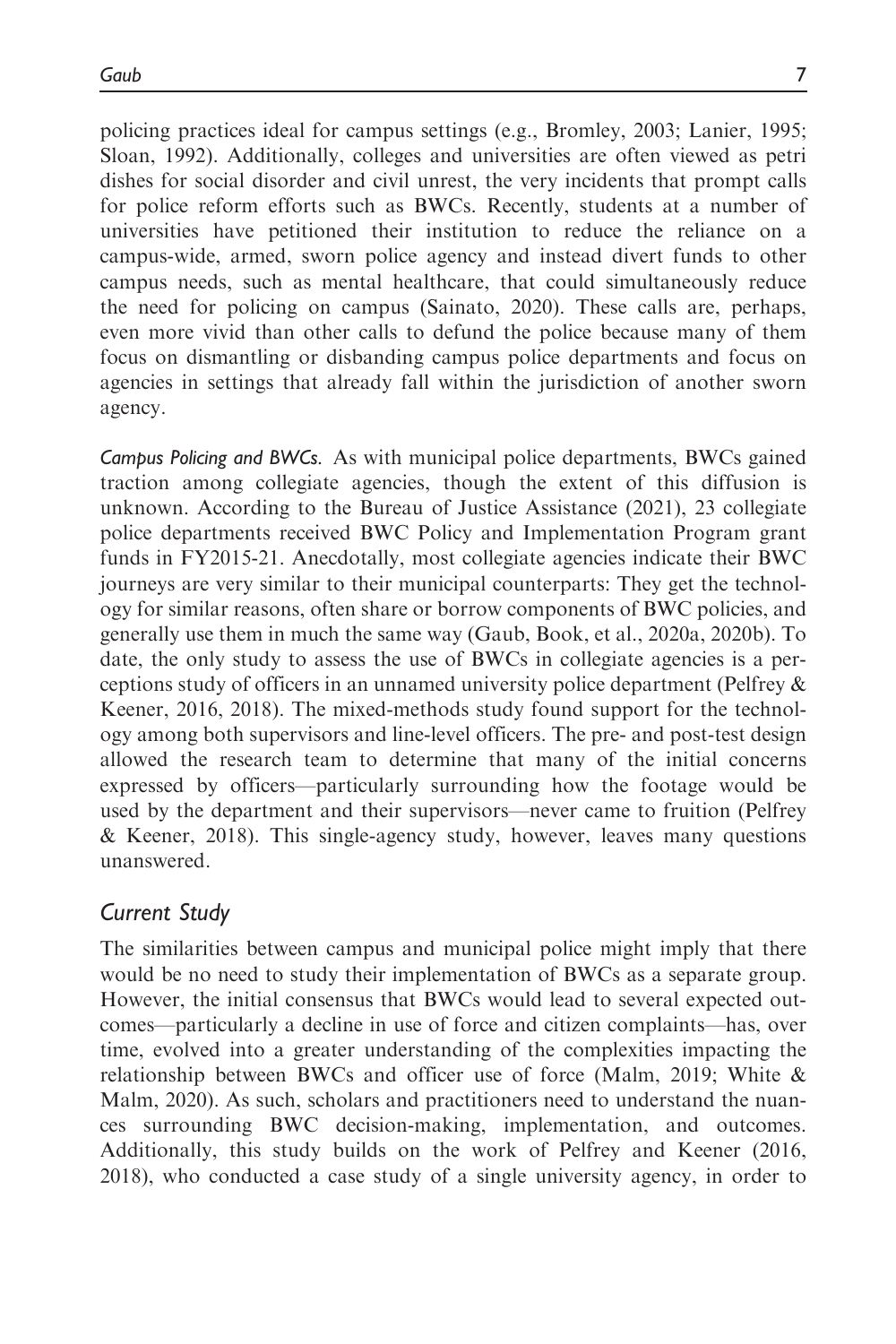address the criticism that BWC literature is "dominated by studies in individual departments" (Malm, 2019, p. 126).

# Data and Methods

The data for this study were obtained using a mixed-methods approach. First, an online survey was distributed to police agencies serving four-year college and universities with more than 5,000 students. The universe list was constructed using the same methodology developed by the U.S. Bureau of Justice Statistics for the 2011 Survey of Campus Law Enforcement Agencies, the most recent iteration available (Bureau of Justice Statistics, 2015). The U.S. Department of Education's Integrated Postsecondary Education Data System was used to compile a list of all four-year public and private institutions of higher learning serving more than 5,000 students ( $n = 632$ ). Each school's website was searched for law enforcement agency contact information.<sup>1</sup> No such information could be found for 21 institutions, yielding a final distribution list of 611 agencies.

# Survey

The survey consisted of approximately 35 questions and was deployed in May  $2018<sup>2</sup>$  using the online platform *Qualtrics*. Of the 611 agencies in the distribution list, 126 completed the survey (20.6% response rate, consistent with other online surveys of police agencies; see Nix et al., 2019). Respondents were geographically and demographically diverse: They represent colleges and universities in 40 states with between 5,200 and 60,000 students, and employ between two and 800 sworn personnel.

# Interviews

The last question on the survey was an opportunity to "opt-in" to be contacted for a follow-up interview. Of the 126 respondents, 49 consented to be interviewed. Each was assigned a ranking from a random number generator and the first 20 were invited to participate in an interview, of which 15 responded to the interview request. It was intended that additional interviews would be scheduled after the first batch of interviews was completed; however, information saturation was reached during the first batch of interviews and additional interviews were not needed. The interview protocol was semi-structured, permitting probing questions where appropriate (see Table 1). They were conducted by telephone during Fall 2018 and audio recorded and transcribed. Interviews were thematically coded using both deductive and inductive coding processes, consistent with other qualitative studies of BWCs (Fallik et al., 2020; Gaub, Todak, et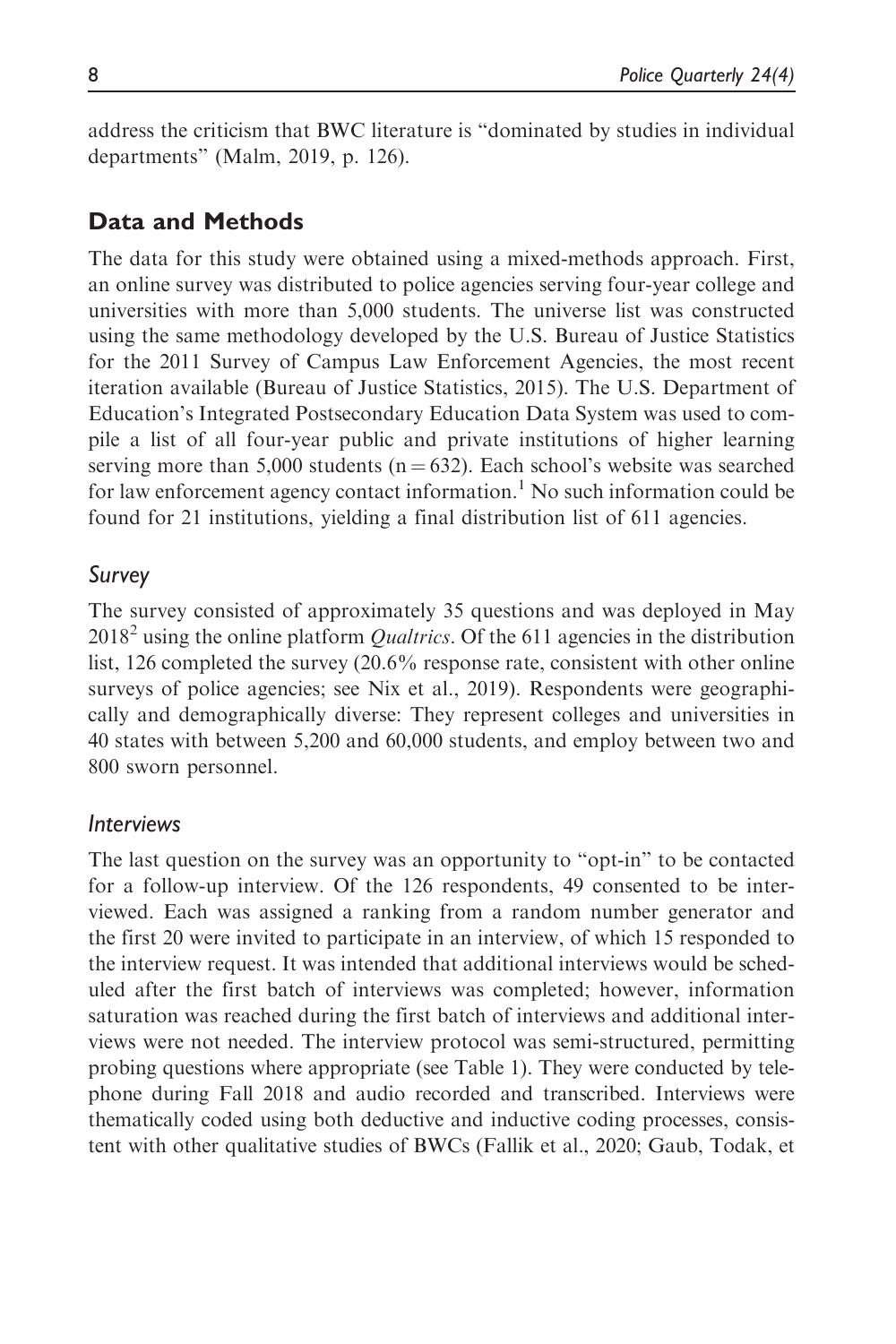#### Table 1. Semi-Structured Interview Protocol.

Conversationally, interviewer should cover the following issues:

- 1. Please tell me a bit about yourself, including how long you have been in your current position.
- 2. What can you tell me about your college or university?
- 3. Are there noteworthy aspects about your department?
- 4. What units have BWCs? How did you make that decision (to include/exclude certain units)?
- 5. How long has your department had BWCs? What were the circumstances surrounding your decision to implement them? (for example, was there a precipitating event)
- 6. Related to BWCs, what has been the reaction from the following constituencies:
	- a. The student body
	- b. Faculty and staff
	- c. The larger community
	- d. The local municipal police department
- 7. Do you believe your experience with BWCs has been qualitatively different from the experience of municipal police departments?
- 8. What factor(s) influenced your decision to have BWCs? Did campus-specific issues or factors influence your decision? If so, in what way(s)?
- 9. What advice might you give to other college/university police departments considering BWCs?
- 10. Is there anything else you would like to mention?

al., 2020; Pelfrey & Keener, 2018; Todak et al., 2018). This process allows a guided approach while still permitting new information to shine through.

# **Results**

While there are many similarities between municipal and collegiate agencies, many take on a different flavor. Table 2 describes the BWC deployment status for responding agencies. Nearly half of responding agencies had fully implemented BWCs, and another 10% were partially completed. Interestingly, almost one-fifth of agencies  $(n = 21)$  had considered implementing BWCs but chose not to do so. When asked about their local municipal agency's BWC status, 69% indicated the municipal agency had some level of BWC deployment. This is consistent with both the LEMAS and Nix et al. surveys (Hyland, 2018a; Nix et al., 2020). In addition to officers in standard patrol functions, agencies reported deploying BWCs to officers in a number of specialized assignments, including: Canine, SWAT, investigators/detectives, bike, training, traffic, and community policing. Deployment to a variety of assignments is also aligned with best practice among municipal agencies (Gaub, Todak, et al., 2020). Further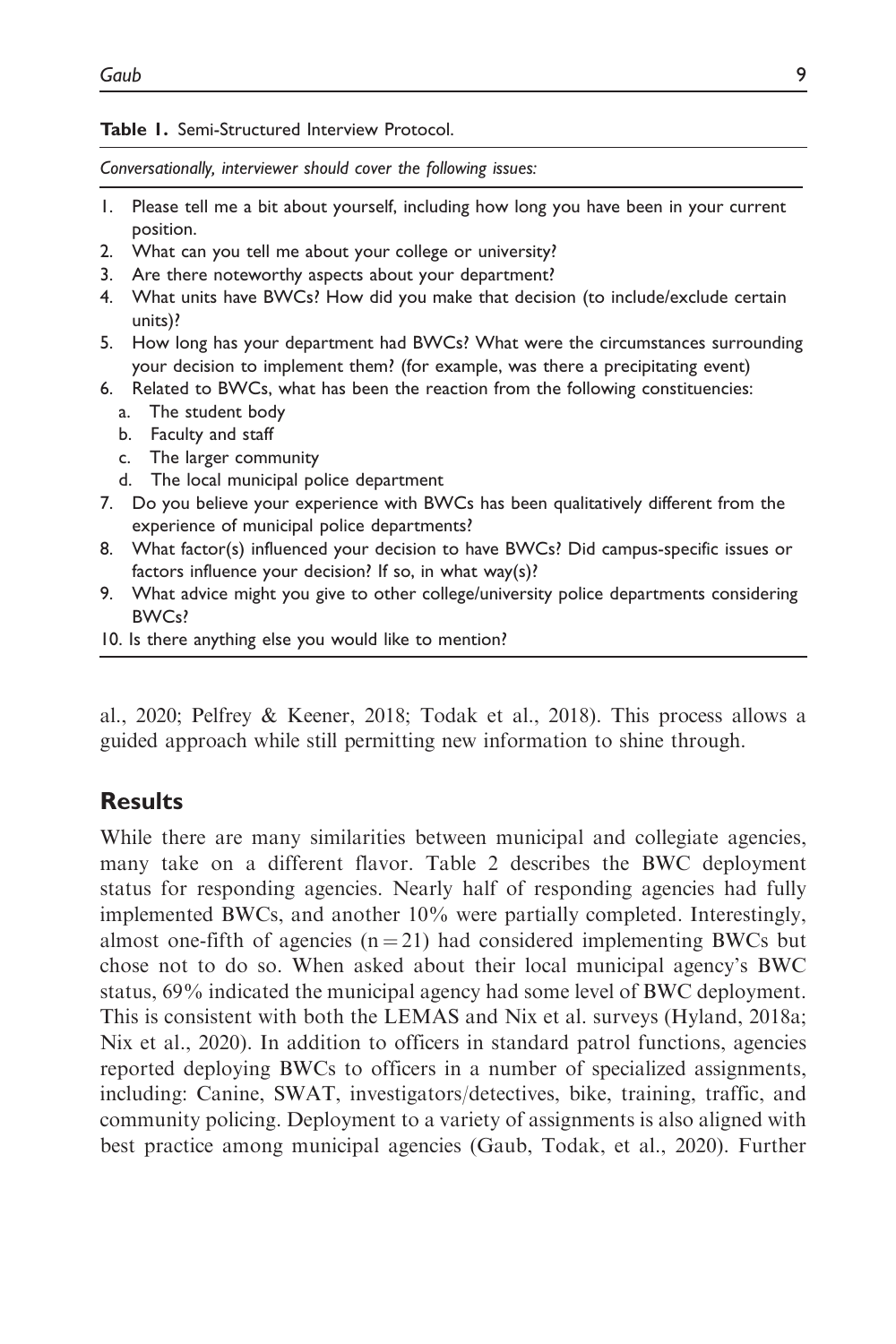|                                                     | N  | %   |
|-----------------------------------------------------|----|-----|
|                                                     |    |     |
| Collegiate agency                                   |    |     |
| Considered but chose not to implement               | 21 | 18% |
| Considering a program                               | 10 | 9%  |
| Planning phase                                      | 4  | 3%  |
| Planning phase with partial implementation          | 5  | 4%  |
| Partial implementation with no plans for additional | 0  | 0%  |
| units to receive BWCs in the future                 |    |     |
| Partial implementation with additional units        | 7  | 6%  |
| receiving BWCs in the future                        |    |     |
| Full implementation                                 | 57 | 49% |
| Other                                               | 12 | 10% |
| Municipal agency                                    |    |     |
| No, and they do not plan to use BWCs                | 16 | 14% |
| No, but they are planning to implement              | 6  | 5%  |
| Yes, they are in the planning stage                 | 7  | 6%  |
| Yes, they have partial implementation               | 24 | 21% |
| Yes, they have full implementation                  | 55 | 48% |
| Unknown                                             | 7  | 6%  |

| Table 2. Collegiate and Municipal Agencies' BWC Status. |  |  |
|---------------------------------------------------------|--|--|
|                                                         |  |  |

analysis of the data yielded several themes involving respondents' planning and implementation decision-making processes, perceived benefits of BWCs, and the unique challenges faced by collegiate agencies.

# Deciding to Implement BWCs

From the survey, it is clear that the overwhelming majority of agencies implemented BWCs for multiple reasons (see Table 3). Like with municipal agencies, increasing transparency and accountability was a key goal (70–90%), followed closely by evidence collection (60–82%) and officer oversight (50–75%). Very few agencies were concerned with obtaining BWCs simply because of a state or local mandate to do so. However, the interview data reveals more nuance related to transparency and accountability. While agencies acknowledged that these were important goals, they emphasized that they didn't have particularly poor relations with the campus community. Rather, the prioritization of BWCs stemmed from a belief that it was important to stay ahead of the curve; most respondents (10/15) specifically indicated that everyone expects police to wear BWCs, so *not* having them could introduce negative consequences they wanted to avoid. For example, these interviewees noted:

I think if we *didn't* have body cams it would be more of a concern than us actually having them.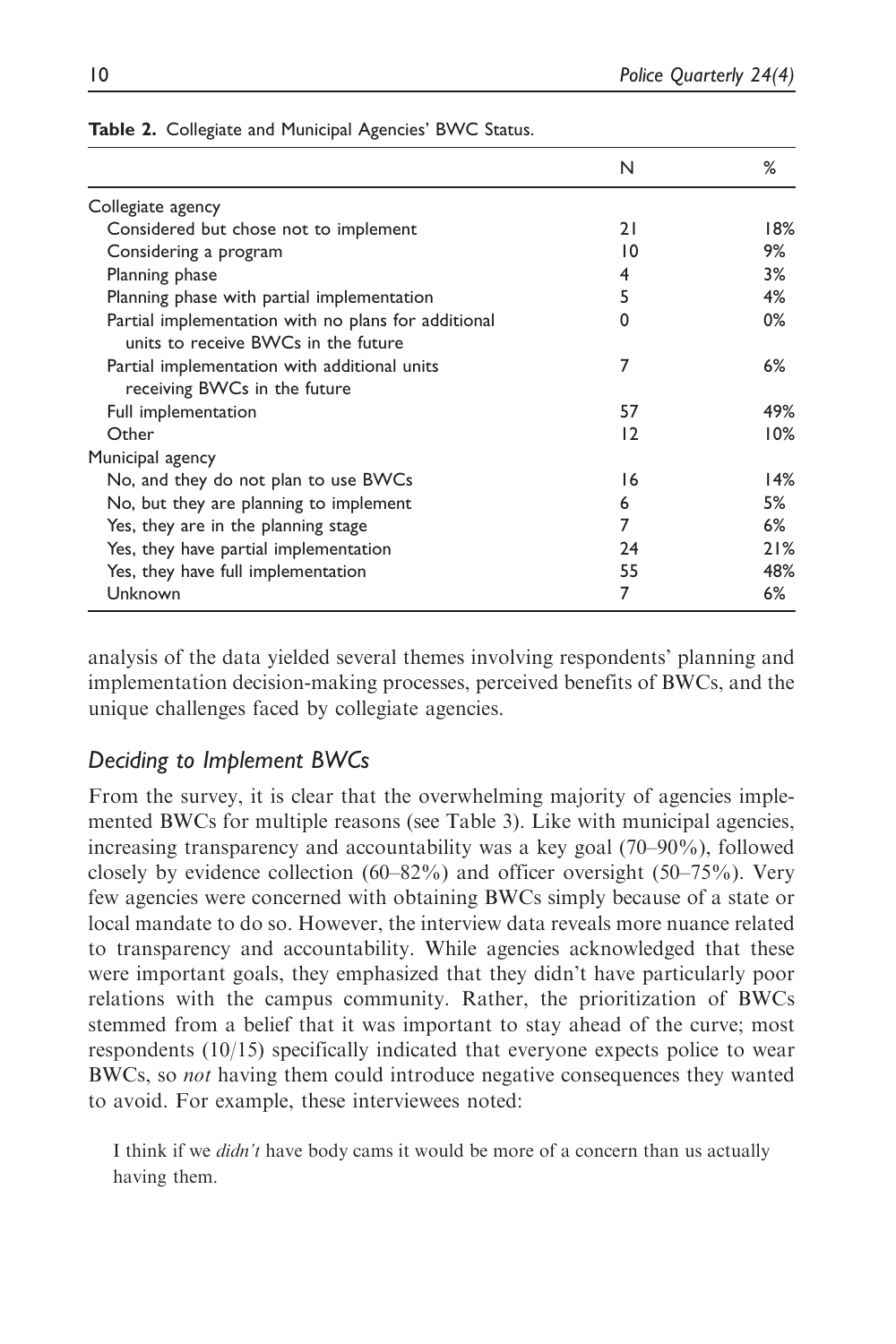|                                       |                                     | Considering       |        | Planning             |   | Planning w/                                              |                    |                           |                         |                                              |                     |                                    |
|---------------------------------------|-------------------------------------|-------------------|--------|----------------------|---|----------------------------------------------------------|--------------------|---------------------------|-------------------------|----------------------------------------------|---------------------|------------------------------------|
|                                       | $\overline{S}$ = 10)<br><b>BWCs</b> |                   |        | phase<br>( $N = 4$ ) |   | partial imp.<br>$(N = 5)$                                | $(1-\overline{1})$ | Partial imp.              | Full imp.<br>$(N = 57)$ |                                              | $(N = 12)$<br>Other |                                    |
|                                       | Z                                   | $\aleph$          | z      | ৯ৎ                   | Z | ৯ৎ                                                       | Z                  | ৯ৎ                        | Z                       | ৯ৎ                                           | Z                   | ৯ৎ                                 |
| Goals of BWC program                  |                                     |                   |        |                      |   |                                                          |                    |                           |                         |                                              |                     |                                    |
| Transparency/accountability           |                                     | $\frac{5}{6}$     |        | 100%                 |   |                                                          |                    |                           | 52                      |                                              |                     |                                    |
| Officer oversight                     |                                     |                   |        | 75%                  |   |                                                          |                    |                           | $\overline{+}$          |                                              |                     |                                    |
| Training opportunities                |                                     | 50%<br>50%<br>60% |        | 75%                  |   | 8<br>8<br>8<br>8<br>8<br>8<br>8<br>8<br>8<br>8<br>8<br>8 |                    | 86%<br>7577<br>86%<br>86% | $\frac{4}{7}$           | <b>% % % % %</b><br>6 2 % % % %<br>6 2 % % % | $\overline{4}$      | 8<br>8 8 8 8<br>8 9 8 8<br>8 9 8 8 |
| Evidence collection                   |                                     |                   |        | 75%                  |   |                                                          |                    |                           |                         |                                              | S                   |                                    |
| Compliance with state/local           |                                     | 10%               |        | 50%                  |   |                                                          |                    |                           | $\overline{2}$          |                                              |                     |                                    |
| laws regarding BWCs                   |                                     |                   |        |                      |   |                                                          |                    |                           |                         |                                              |                     |                                    |
| Other                                 |                                     | ò%                | O      | $\frac{8}{3}$        |   | 20%                                                      | 0                  | $\frac{8}{3}$             | ь                       | 9%                                           |                     | 58%                                |
| Groups involved in policy development |                                     |                   |        |                      |   |                                                          |                    |                           |                         |                                              |                     |                                    |
| Command staff                         |                                     |                   |        | 100%                 |   | 100%                                                     |                    |                           |                         | 89%                                          |                     |                                    |
| Line officers                         |                                     |                   |        | 50%                  |   |                                                          |                    |                           |                         |                                              | N O                 |                                    |
| Union/collective bargaining unit      |                                     | ೫<br>೧೮<br>೧೮     | $\sim$ | 50%                  |   | $\frac{100\%}{80\%}$                                     | $\sim$             | 7 %<br>4 3%<br>2 9%       | $58 - 29$               | 63%<br>12%                                   |                     | 25%<br>I 7%<br>O%                  |
| Other LEAs in geographic area         |                                     | 30%               |        | 75%                  |   | 60%                                                      |                    | 43%                       |                         | $51\%$                                       | 4                   | 33%                                |
| (including online resources,          |                                     |                   |        |                      |   |                                                          |                    |                           |                         |                                              |                     |                                    |
| such as their policy)                 |                                     |                   |        |                      |   |                                                          |                    |                           |                         |                                              |                     |                                    |
| Local (municipal/county) prosecutors  |                                     | 10%               |        | 75%<br>25%           |   | <b>20%</b><br>0%                                         | N O                | 29%<br>0%                 | $\tilde{=}$             | 28%<br>5%                                    |                     | <b>8%</b>                          |
| Defense attorneys, including          | 0                                   | b%                |        |                      | o |                                                          |                    |                           | $\sim$                  |                                              |                     |                                    |
| public defenders                      |                                     |                   |        |                      |   |                                                          |                    |                           |                         |                                              |                     |                                    |
| State criminal justice actors         |                                     | 10%               |        | 25%                  |   | 20%                                                      |                    | 14%                       | $\overline{ }$          | 12%                                          |                     | 8 <sup>o</sup>                     |
| (e.g., State Bureau of Investigation, |                                     |                   |        |                      |   |                                                          |                    |                           |                         |                                              |                     |                                    |
| Department of Criminal                |                                     |                   |        |                      |   |                                                          |                    |                           |                         |                                              |                     |                                    |
| Justice Services, etc.                |                                     |                   |        |                      |   |                                                          |                    |                           |                         |                                              |                     |                                    |

Table 3. Program Goals and Policy Development, by Implementation Phase. Table 3. Program Goals and Policy Development, by Implementation Phase.

11

<sup>(</sup>continued)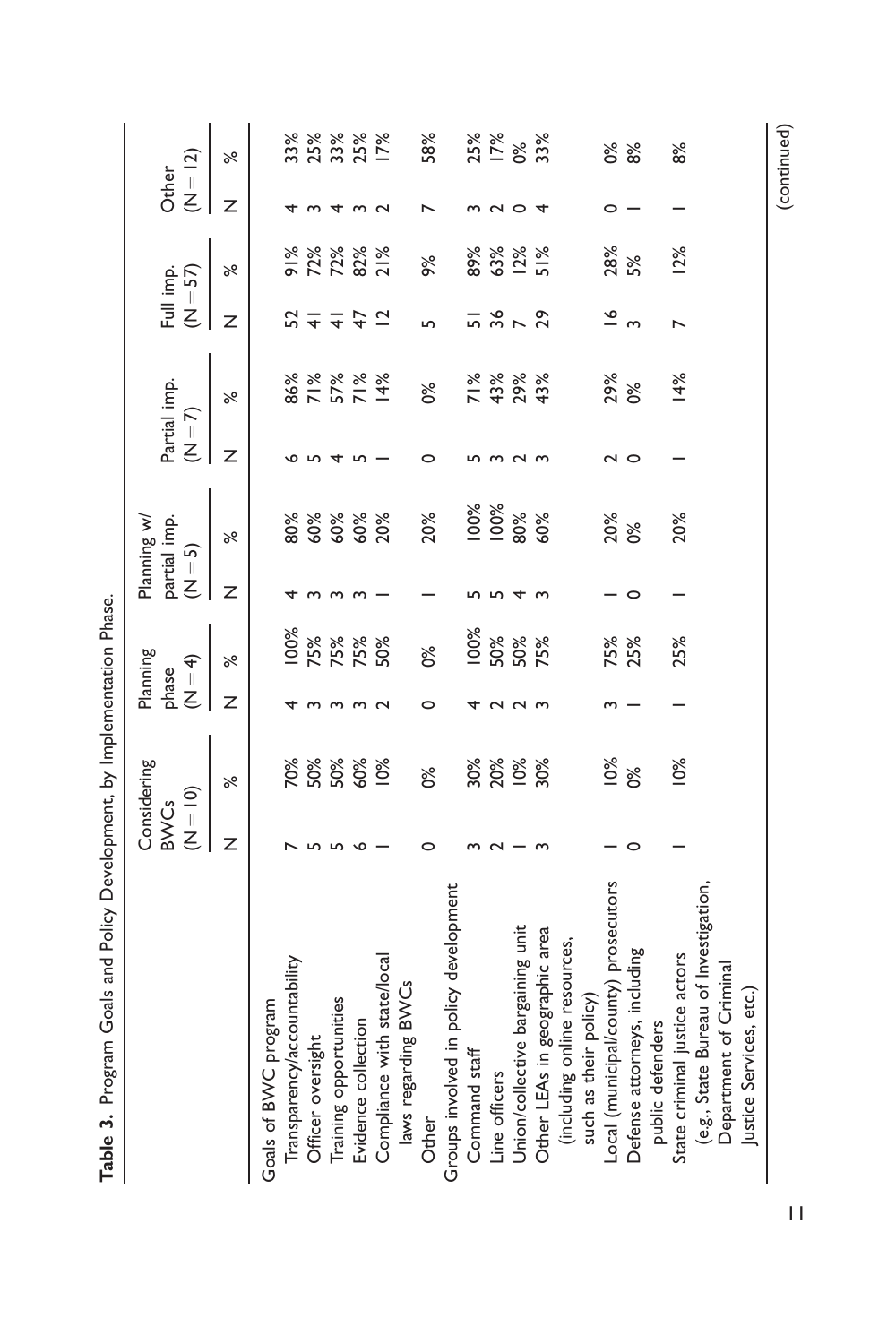| Table 3. Continued.                                                               |                           |             |       |                                 |         |                             |           |              |                         |     |                     |      |
|-----------------------------------------------------------------------------------|---------------------------|-------------|-------|---------------------------------|---------|-----------------------------|-----------|--------------|-------------------------|-----|---------------------|------|
|                                                                                   | $(N = 10)$<br><b>BWCs</b> | Considering | phase | Planning<br>$\widetilde{H} = 4$ | $(N=5)$ | partial imp.<br>Planning w/ | $(N = 7)$ | Partial imp. | Full imp.<br>$(N = 57)$ |     | $(N = 12)$<br>Other |      |
|                                                                                   |                           | ಸ           |       | ৽ৼ                              |         | ಸಿ                          |           | ಸಿ           |                         | ৯ৎ  |                     | ৽ৼ   |
| Special interest groups (e.g., NAACP)                                             |                           | $10\%$      |       | 25%                             |         | 40%                         |           | ೦ೆ           |                         | λĶ  |                     | 0%   |
| Privacy groups (e.g., ACLU)                                                       |                           | 10%         |       | 0%                              |         | 20%                         |           | 14%          |                         | 7%  |                     | p%   |
| Model policies (e.g., those from                                                  |                           | 20%         |       | 25%                             |         | 40%                         |           | 71%          | 34                      | 60% |                     | 17%  |
| Federal resources (e.g., BJA<br>ACLU, PERF, IACP, etc.)<br>Toolkit, BVVC Training |                           | 10%         |       | 50%                             |         | 20%                         |           | 14%          |                         | 19% |                     | ൦ഀ൦ഀ |
| and Technical Assistance                                                          |                           |             |       |                                 |         |                             |           |              |                         |     |                     |      |
| website and resources)                                                            |                           |             |       |                                 |         |                             |           |              |                         |     |                     |      |
| Other                                                                             |                           | 30%         |       | $   0\%$                        |         | 20%                         |           | 29%          | $\infty$                | 14% |                     | 42%  |
|                                                                                   |                           |             |       |                                 |         |                             |           |              |                         |     |                     |      |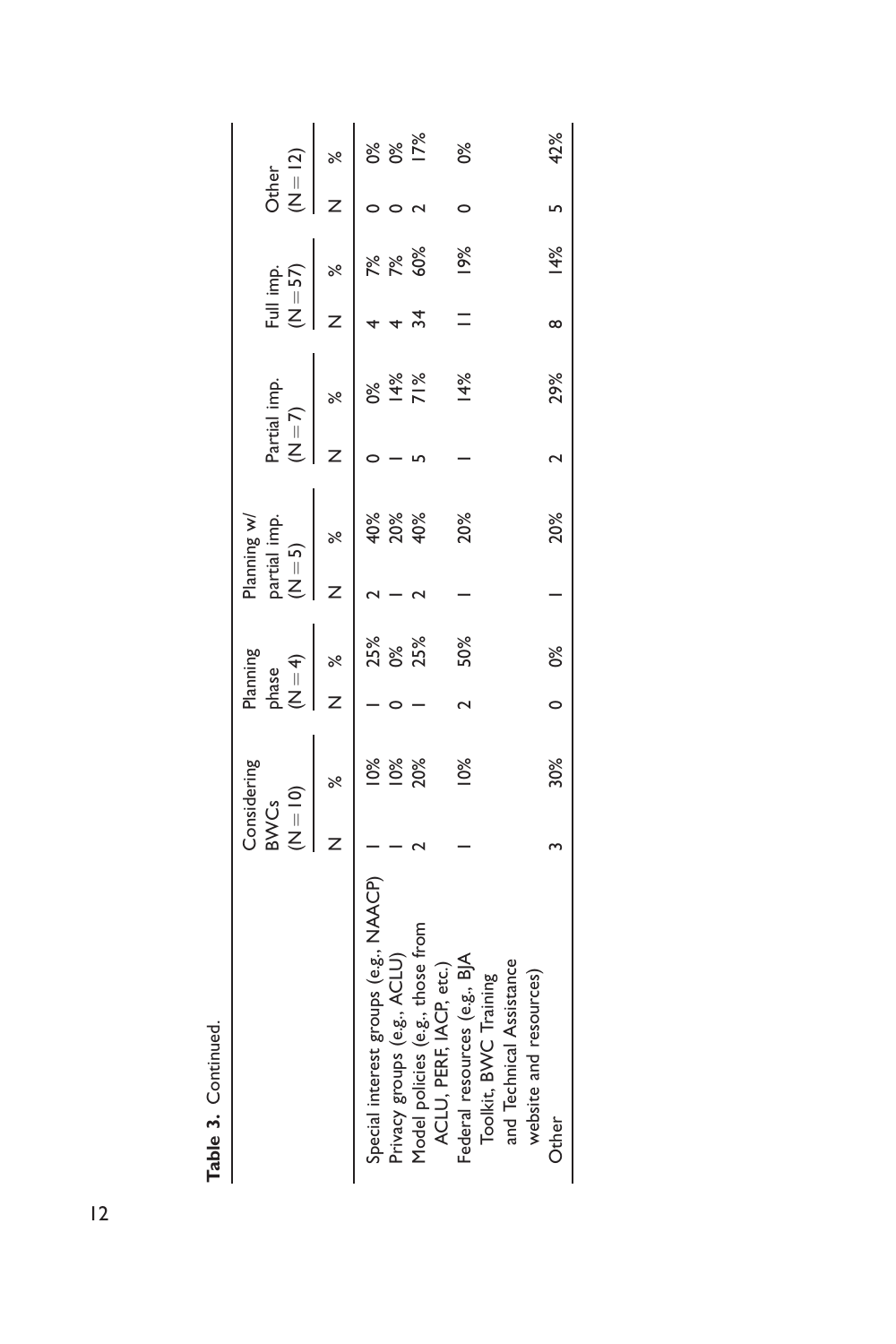It was general risk management. New technology, let's keep ahead of the 15-second clip and show what really is occurring.

But in many cases, this drive also came from officers themselves (8/15), as one interviewee explained:

I think it was driven by, kind of the societal shift in [the view] of police officers and [my officers] saw that as a tool that could—and more likely, would—protect them against complaints or false accusations. And most of our officers are relatively young so they're all techno geeks and so this is just another piece of technology that they wanted to have.

One interviewee specifically noted that they believed the high level of officer buy-in from the beginning of the BWC journey was essential to ensuring administrative buy-in for the program: "Really the selling point to the administration was telling them that our officers wanted these. It wasn't the administration of the police department pushing it, this was being driven by the officers themselves. Which I think is impressive."

Among interviewees, developing a good policy prior to implementation (9/15) was a key best practice or recommendation for other departments. For agencies committed to BWCs (planning phase through full implementation), it is clear that law enforcement perspectives were prioritized when developing policy. This process has seemingly been collaborative: Most agencies included line officers and consulted with other nearby agencies. This is a good best practice, as linelevel officers will be the users of the technology and should be included in the policy-drafting process (White et al., 2018). Model policies were also a common source of insight for policy development, especially for agencies who were beyond the planning or pilot-testing phase. Conversations within the university often included diverse groups, as this survey respondent noted: "Policy is key. Discussions need to take place between multiple departments (legal, HR, Risk, Compliance, Provost, Student government) and at all levels within the agency." However, non-law enforcement perspectives are decidedly lacking. For example, very few agencies consulted with special interest (like the NAACP) or privacy groups (like the ACLU;  $n = 8$  and  $n = 7$ , respectively). Only five agencies consulted with defense attorneys, though 23 agencies consulted with local prosecutors. This lack of engagement with external stakeholders—particularly those viewed to be "adversarial" with the police—is not uncommon, but can have wide-reaching negative impacts (Gaub et al., in press). A small number of survey respondents indicated that cross-jurisdictional agreements created complications, making comments like, "Our office receives police powers from an MOU with local municipal agency which requires us to follow their policies. It was a challenge in conforming those policies to a university setting."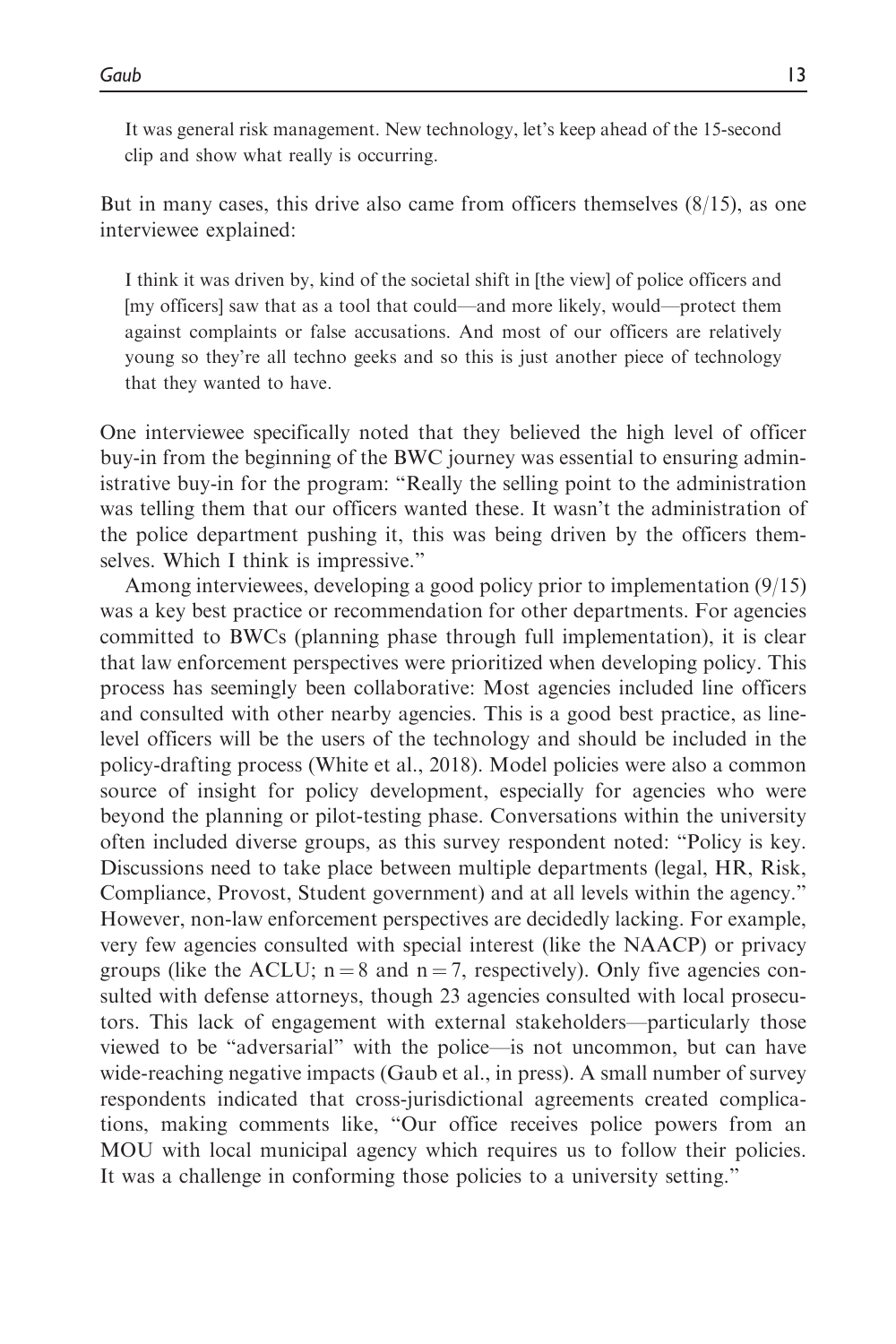# Benefits of BWCs

Many of the noted benefits of BWCs were very similar to those mentioned by municipal agencies (Table 3). Specifically, respondents noted how BWCs are essential for complaint resolution, facilitate better evidence collection, and are instrumental in protecting officers (for summary, see Gaub, Huff, et al., 2020; see also, e.g., Gaub et al., 2016; Jennings et al., 2014; Snyder et al., 2019). All of these achieve legitimate justice-related goals, but are also cost-saving measures—especially for collegiate agencies. For example, BWCs permit agencies to not only resolve citizen complaints more quickly, but in many cases, resolve issues before a formal complaint is even filed  $(11/15)$ . One interviewee phrased it this way: "It protects you [the chief], it protects the officer, it protects the department, and plus it protects the public from officers doing things they shouldn't do." This translates to fewer complaints filed, or those that are filed being resolved more quickly, which is literal dollars saved in lost officer productivity. This is consistent with previous, patrol-related research (for summary, see Gaub, Huff, et al., 2020), including a cost-benefit analysis of the Las Vegas Metropolitan Police Department's BWC program (Braga et al., 2017). This costsavings is important for campus agencies that are often very small (especially when compared to their local law enforcement agencies) and operate on very tight budgets. For public universities dependent on state budget allotments, police agencies cannot subsidize their budget through tax increases or other methods like their local municipal agencies.

Some of the benefits that were noted, however, were quite different from those mentioned by law enforcement personnel in municipal agencies. One difference stems from the duality of roles for campus police  $(5/15)$ : These agencies respond to calls that can simultaneously result in criminal proceedings (i.e., a case filed with the local prosecutor) and grievances with the student conduct board. For example, if a student were to assault another student while on campus, the student has violated both a criminal statute and the student code of conduct. As such, it is not uncommon for campus police BWC footage to be shared with administrators and/or student conduct boards. This is a different form of evidence collection because of the difference in both proceeding and sanction possibility. It can also create public relations problems for agencies. Interviewees explained this process and how complicated it can get, especially with incidents that occur off-campus:

Last year [my officers] made over 500 referrals to the student resolution [board involving encounters] they had with students off-campus. And so a student may get cited into municipal court for an offense, but they're also having to deal with the student conduct policy here on campus, because of what they did off-campus. So it's been really effective.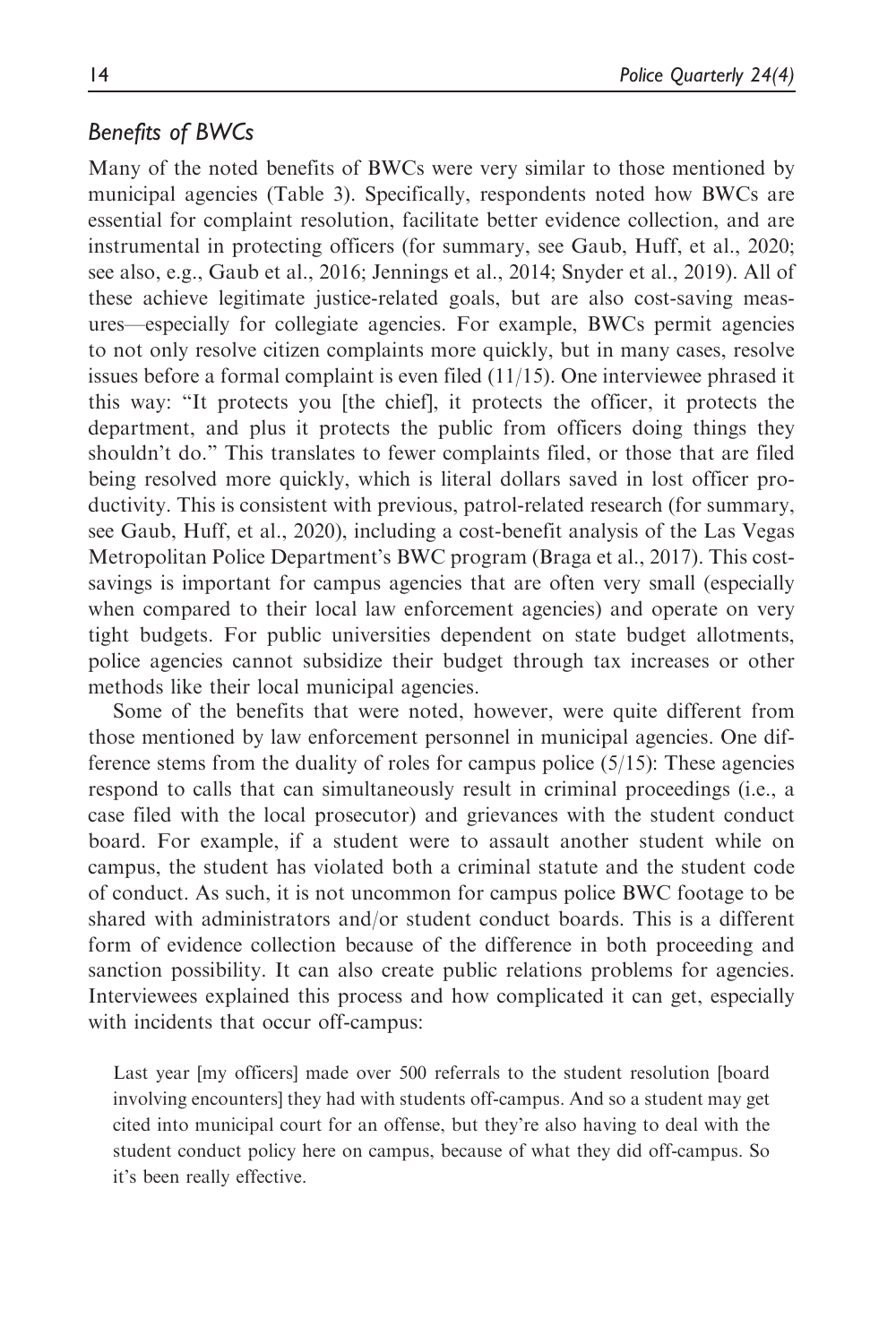We work really closely with housing on campus. They love the idea that we have the body cameras because in some of these situations they can actually see what's going on. If they have someone that has gotten in trouble and the person goes to them during their hearing and says "This isn't what happened, I wasn't intoxicated," or whatever it may be, they can view the video and see... Well, that person wasn't being entirely honest.

Another benefit was the technology's mobility (4/15). While police have had incar cameras for decades, a good amount of police business is conducted away from their vehicle. This is true for municipal police, but for campus police, this can be even more important as a greater portion of most campuses are pedestrian-only compared to most municipal jurisdictions. Campuses have quads and other green spaces, walking paths between buildings, and of course the buildings themselves—and depending on the campus, there may be very few roads. As one interviewee notes:

We may drive the car, but we're not going to stand in front of it while we do whatever it is we're doing, it's in an area of campus where you can't get a car there. [...] And especially our patrol techniques are – you know, we're out walking or riding a bike. [...] In our environment you're going to be more than 100 yards away from your car on almost every call.

Finally, many universities have medical facilities attached to them, such as teaching hospitals or medical schools with clinics. One interviewee explained the benefits of BWCs within the medical context  $(4/15)$ :

We're on a medical campus which means we've got a working hospital attached and it's the only level one trauma facility in the area. So we get a lot of that and we get a lot of psych patients so a lot of the [footage is] associated with [...] the emergency room [like] psych patients [or] DUIs, so although we don't have the violence or the high-risk stuff that the [sheriff's office handles], we do have a lot of uses for them in regards to the activities and stuff inside of an emergency room.

# Same Challenges, Different Flavor

Respondents also noted a number of challenges, primarily related to their ability to start and maintain a BWC program (see Table 4). For example, nearly all respondents (13/15) described budget constraints, especially among public universities. Because public institutions cannot operate on budget surplus, there is usually very little in the way of reserve funds available for the front-end costs of starting a BWC program. Between 50 and 75% of agencies in the planning or implementation phase noted the short-term cost (e.g., upfront capital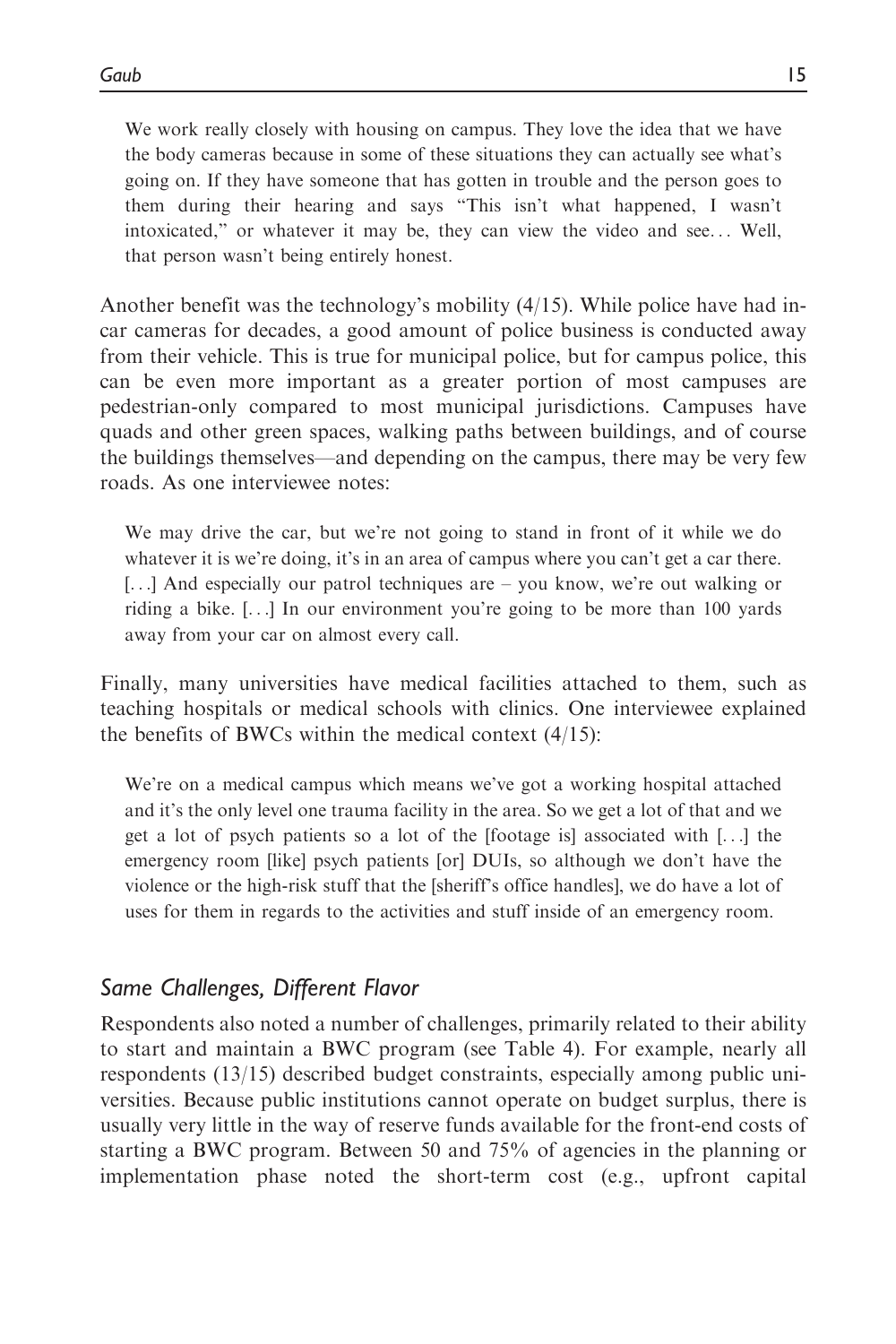|                                          |   | $BWCs (N = 10)$<br>Considering | $(1) = 4$      | Planning phase                   | $(N = 5)$ | Planning w/<br>partial imp.       | $(N = 7)$ | Partial imp.      |                         | Full imp.<br>$(N = 57)$       | Other | $(N = 12)$            |
|------------------------------------------|---|--------------------------------|----------------|----------------------------------|-----------|-----------------------------------|-----------|-------------------|-------------------------|-------------------------------|-------|-----------------------|
|                                          | Z | $\aleph$                       | Z              | ৯ৎ                               | Z         | ৯ৎ                                | Z         | $\aleph$          | z                       | ৯ৎ                            | Z     | ৯ৎ                    |
| Concerns during planning phase           |   |                                |                |                                  |           |                                   |           |                   |                         |                               |       |                       |
| Evaluation of vendors                    |   | 50%                            |                |                                  |           | 80%                               |           | 43%               | 55                      |                               |       | 17%                   |
| Security of data storage                 |   |                                |                | 50%<br>75%                       |           |                                   |           |                   |                         |                               |       |                       |
| Redaction of footage                     |   | 40%<br>40%                     |                | 100%                             |           | 80%<br>80%<br>60%                 |           | 43%<br>43%        | 43                      | 61%<br>75%<br>40%             |       | $42%$<br>33%<br>17%   |
| Compliance with public records           |   | 50%                            |                | 100%                             |           |                                   |           | 57%               | 36                      | 63%                           |       |                       |
| requirements                             |   |                                |                |                                  |           |                                   |           |                   |                         |                               |       |                       |
| Buy-in from officers                     |   | 50%                            |                |                                  |           |                                   |           |                   |                         |                               |       |                       |
| Buy-in from external stakeholders        |   | 10%                            |                |                                  |           |                                   |           |                   | $\supseteq$ $\supseteq$ |                               |       |                       |
| Buy-in from community                    |   | 30%                            |                | 75%<br>25%<br>50%                |           | <b>8% 8%</b><br>98% 98            | $\sim$    | 29%<br>14%<br>29% |                         | 58%<br>18%<br>44%             |       | <b>3%%</b><br>25%%    |
| Use by prosecution, defense,             |   | 10%                            |                |                                  |           |                                   | $\sim$    |                   | 25                      |                               |       |                       |
| and/or courts                            |   |                                |                |                                  |           |                                   |           |                   |                         |                               |       |                       |
| Competition with other tech needs        |   | 40%                            |                |                                  |           |                                   |           | 43%               | 27                      |                               |       |                       |
| Competition with other non-tech needs    |   | 20%                            |                |                                  | $\sim$    |                                   |           |                   | $\overset{\infty}{=}$   |                               |       |                       |
| Long-term costs (e.g., data storage)     |   | 60%                            | $\overline{ }$ | $75%$<br>$50%$<br>$75%$<br>$75%$ |           | $40%$<br>$40%$<br>$100%$<br>$50%$ |           | 29%<br>57%<br>57% | $\overline{+}$          | <b>47%%</b><br>52%%%<br>4774% |       | 12<br>123232<br>12332 |
| Short-term costs (e.g., upfront capital) |   | 40%                            | ന              |                                  |           |                                   |           |                   | 28                      |                               |       |                       |
| Other                                    |   | 10%                            | $\circ$        |                                  |           |                                   |           |                   |                         |                               |       |                       |
| Concerns during implementation           |   |                                |                |                                  |           |                                   |           |                   |                         |                               |       |                       |
| Evaluation of vendors                    |   | 20%                            |                |                                  |           |                                   |           | 43%               | 29                      |                               |       |                       |
| Security of data storage                 |   |                                |                | 50%<br>75%                       |           |                                   |           |                   |                         |                               |       |                       |
| Redaction of footage                     |   | 40%<br>30%                     |                | 100%<br>100%                     |           | <b>20%<br/>00%<br/>40%</b>        |           | 29%<br>57%<br>43% | 384                     | 51%<br>67%<br>47%             |       | 42%<br>50%<br>42%     |
| Compliance with public records           |   | 40%                            |                |                                  |           |                                   |           |                   |                         |                               |       |                       |
| requirements                             |   |                                |                |                                  |           |                                   |           |                   |                         |                               |       |                       |
|                                          |   |                                |                |                                  |           |                                   |           |                   |                         |                               |       | (continued)           |

Table 4. Agency Concerns Related to Body-Worn Cameras, by Implementation Phase. Table 4. Agency Concerns Related to Body-Worn Cameras, by Implementation Phase.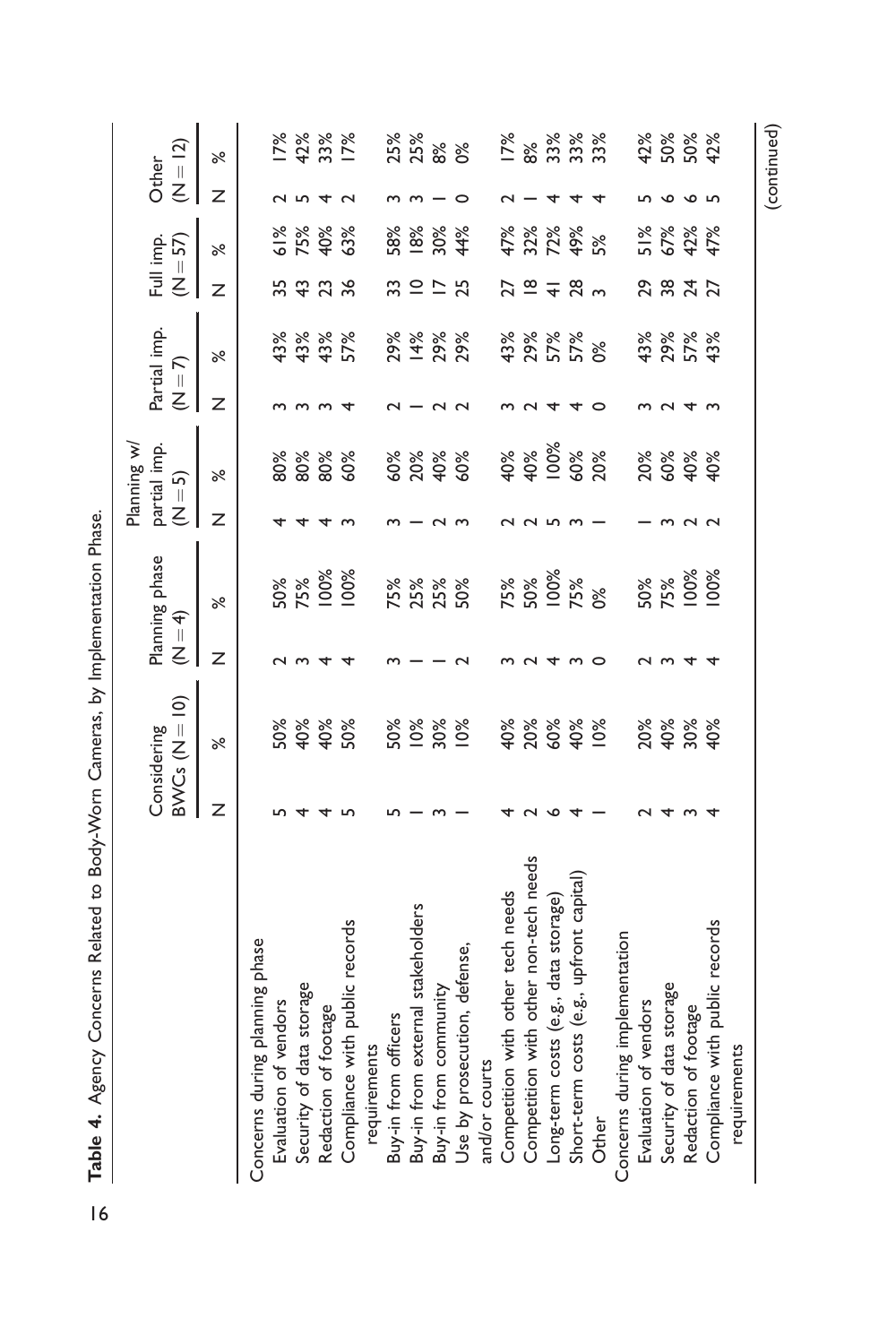|                                            | Considering | $3NCS(N=10)$  | (4) | Planning phase | partial imp.<br>Planning w/<br>$N = 5$ | $(N = 7)$ | Partial imp.      |          | Full imp.<br>$(N = 57)$ | Other | $N = 12$                  |
|--------------------------------------------|-------------|---------------|-----|----------------|----------------------------------------|-----------|-------------------|----------|-------------------------|-------|---------------------------|
|                                            |             | ಸ             |     | ৯ৎ             | ಸಿ                                     |           | ಸ                 |          | ৽ৼ                      |       |                           |
| Buy-in from officers                       |             |               |     | 00%            | 40%                                    |           | 29%               |          | 56%                     |       | 25%                       |
| Buy-in from external stakeholders          |             | ത്            |     | 25%            | $\frac{8}{3}$                          |           | 14%               |          | 21%                     |       | 25%                       |
| Buy-in from community                      |             | 20%           |     | 25%            |                                        |           | 29%               |          | 25%                     |       |                           |
| Jse by prosecution, defense, and/or courts |             | 10%           |     | 25%            | 20%<br>20%<br>0%                       |           | 14%               | $\infty$ | 32%                     |       | $128$<br>$8898$<br>$7388$ |
| Competition with other tech needs          |             | 20%           |     | 50%            |                                        |           | 43%               |          | 35%                     |       |                           |
| Competition with other non-tech needs      |             | 20%           |     | 50%            | p%                                     |           |                   | ⊵        | 26%<br>63%              |       |                           |
| Long-term costs (e.g., data storage)       |             | 30%           |     | 75%            |                                        |           | 29%<br>43%<br>29% | 36       |                         |       |                           |
| Short-term costs (e.g., upfront capital    |             | $\frac{8}{3}$ |     | 75%            | <b>ಹಿಳೆ</b><br>೧೯೫<br>೧೯               |           |                   | 22       | 39%                     |       | $\frac{8}{33}$            |
| Other                                      |             | $\frac{8}{3}$ |     | ೫೦             |                                        |           | p%                |          | 5%                      |       |                           |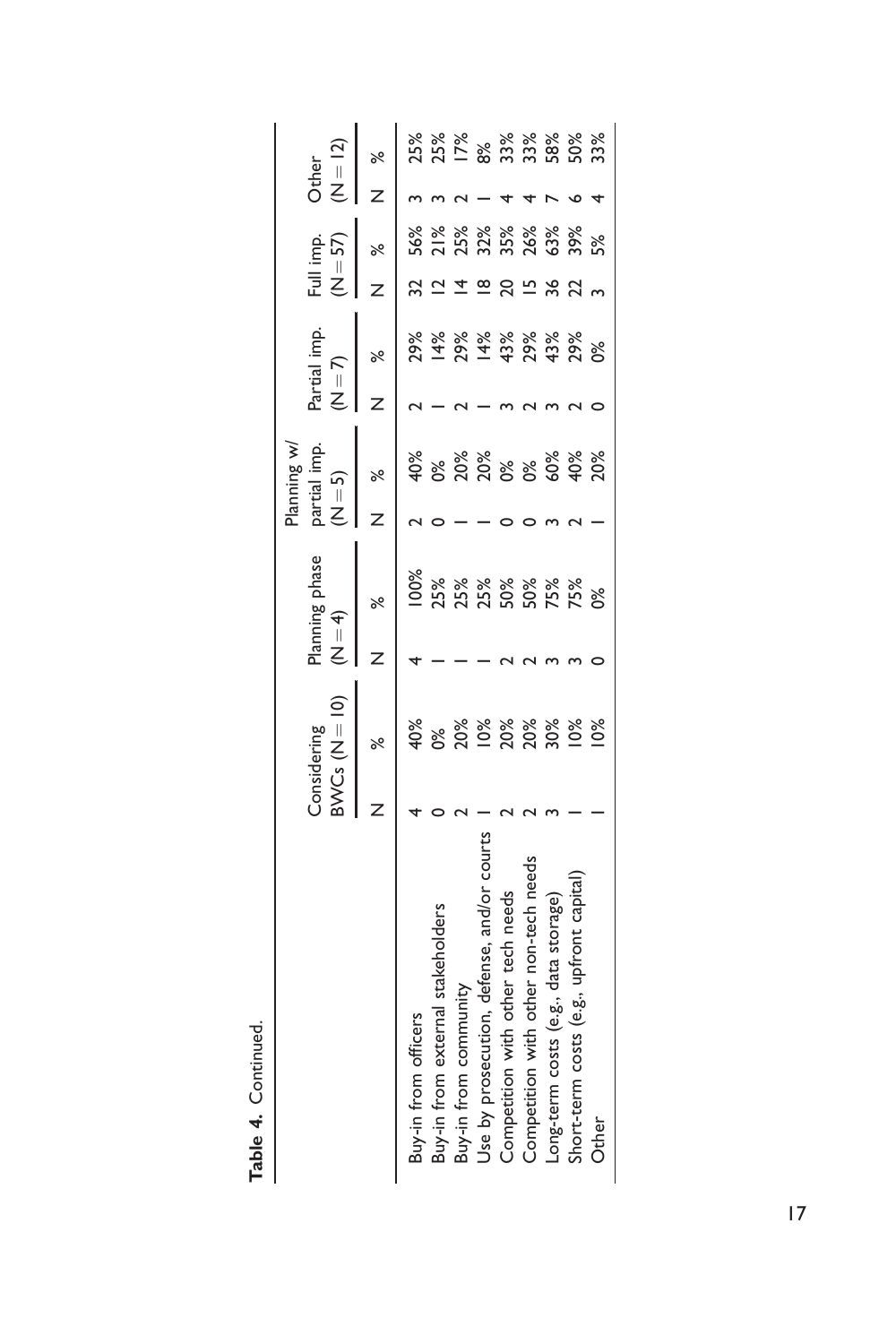expenditures) was a concern during the planning phase. Interviewees noted that they got around the initial cost burden by using existing funding  $(8/15)$ —which means not spending the money on other needs—or by getting administration onboard with the need for BWCs  $(9/15)$ , both for the initial set of cameras as well as agencies that tried to update their system after a few years. For example:

We never asked for additional funding for cameras. We never asked for capital funding for cameras, so um we were able to do that with the existing funds that we have. The way that we've done that is just kind of piecemeal. So, we started with five cameras, everybody put one on [during] your shift, and then we've added three more, now we've got a couple more, and then eventually we were able to get to where we can distribute those out and assign them to officers. [Interviewee]

Really, the selling point to the administration was telling them that our officers wanted these. It wasn't like the administration of the police department was pushing it, this was being driven by the officers themselves. Which I think is impressive. It struck a note with them and they want us to be progressive, they want us to be as professional as we can be, so they did what they could to support us. [Interviewee]

Another interviewee explained that BWCs "fit very well with [the administration's] vision of how they relate to the campus community."

This has been a notable concern for municipalities as well, with a sizable number eventually abandoning their programs due to cost (Kindy, 2019; Koen et al., 2021). But even more substantial than the start-up cost for BWCs is the cost of storing video footage (9/15). Between 43 and 75% indicated that long-term costs—like data storage—was a concern at the implementation phase. One interviewee described it this way: "The simple purchase of the equipment is painless—it's the data storage issue you have to address." In response to the data storage concern, some respondents explained that they leverage the large IT infrastructure of the university (or university system) to make it more manageable  $(7/15)$ , a solution that is not always available to municipal agencies. As one interviewee explained, "We have a really good IT infrastructure here which helps tremendously. If you're a [municipal department with] 20 officers you don't have a dedicated IT staff of 200." Another interviewee mentioned that their university actually *asked* that they house the footage on-site rather than using cloud storage:

Our university prefers [on-site storage] because of bandwidth going off-campus and that's only grown over time—students now playing online video games, streaming movies, you name it. You know, the university campus uses a lot of bandwidth so the feeling is, if we can keep it on campus, please do. They don't 100% prohibit, but they make it inexpensive for me, so if I buy the server, they'll manage it for me for free.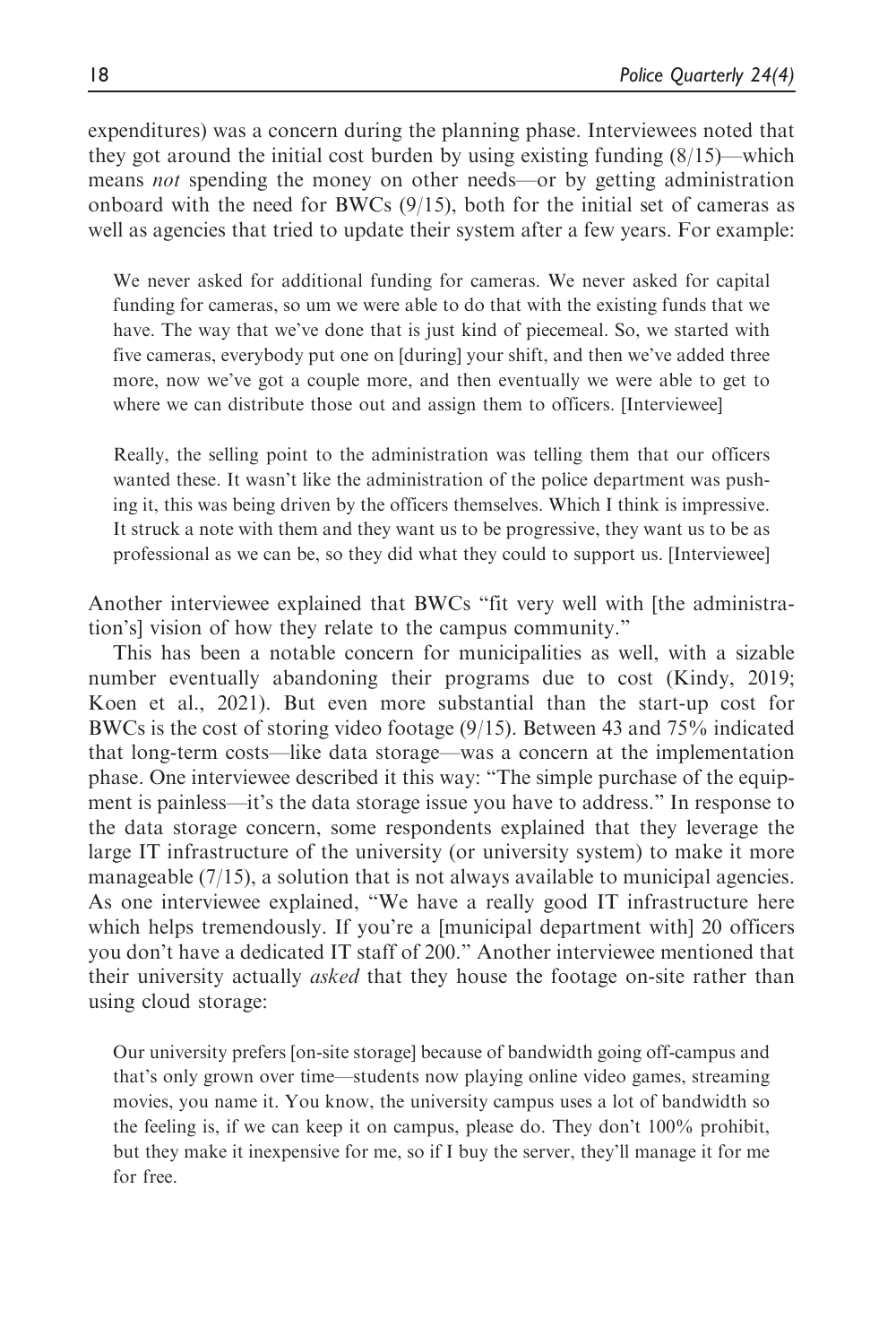Combining resources was also a common solution  $(7/15)$ . Some agencies described choosing vendors at least in part due to their ability to combine multiple camera systems (e.g., in-car, body-worn, fixed-position, interview room, etc.):

In 2014 when I got here we had a camera system that was just an in-car camera system that was probably close to 12 years old and I was told everyone hated it. It was extremely expensive to repair and it broke all the time. My first request for extra funding was for a new in-car camera system and I bought a system that was in the process of developing their own [BWC] that would work with the same software, same server, everything—so the backbone I would not have to replace or upgrade with that system. [Interviewee]

I appreciate having a single system that does our body-worn and in-car cameras. This way we have only one interface for all video. We can also download other video (like campus-wide surveillance video) into our video management system. We can bundle [video with] other electronic data (voice, photos, etc.) into one bundle and label all with one case number for storage or transmission to our prosecutors. We even opted for a module that ties single incidents together (from multiple cars or persons) in our CAD/RMS system so Records, Investigations and others don't have to sift through multiple recordings to find data pertaining to a single incident. [Survey respondent]

A handful of interviewees (4/15) compared their experience to small municipal agencies. Most collegiate agencies have relatively few sworn officers, very similar to small general purpose agencies that make up the majority of law enforcement agencies in the United States and elsewhere (Hyland, 2018b). As such, they have acute cost concerns and it can be exceptionally difficult to convince municipal leaders of the need for BWCs, as acknowledged by this interviewee:

But also, many of the agencies are small agencies, I mean, it's incredible how many two-person police departments there are here and how—I mean, you've got sheriff's departments that have four people working for them. So, it's a lot of really small cash-strapped agencies, so I think they're a little hesitant to say, "You have to have body cams."

Another noted this comparison to their own experiences convincing administrators of the utility of BWCs in a time of austerity:

We had to take the time to explain to them that even a small department with 36 officers generates a tremendous amount of digital evidence and it's expensive and it requires not only a cost to a vendor for a cloud storage component, but it requires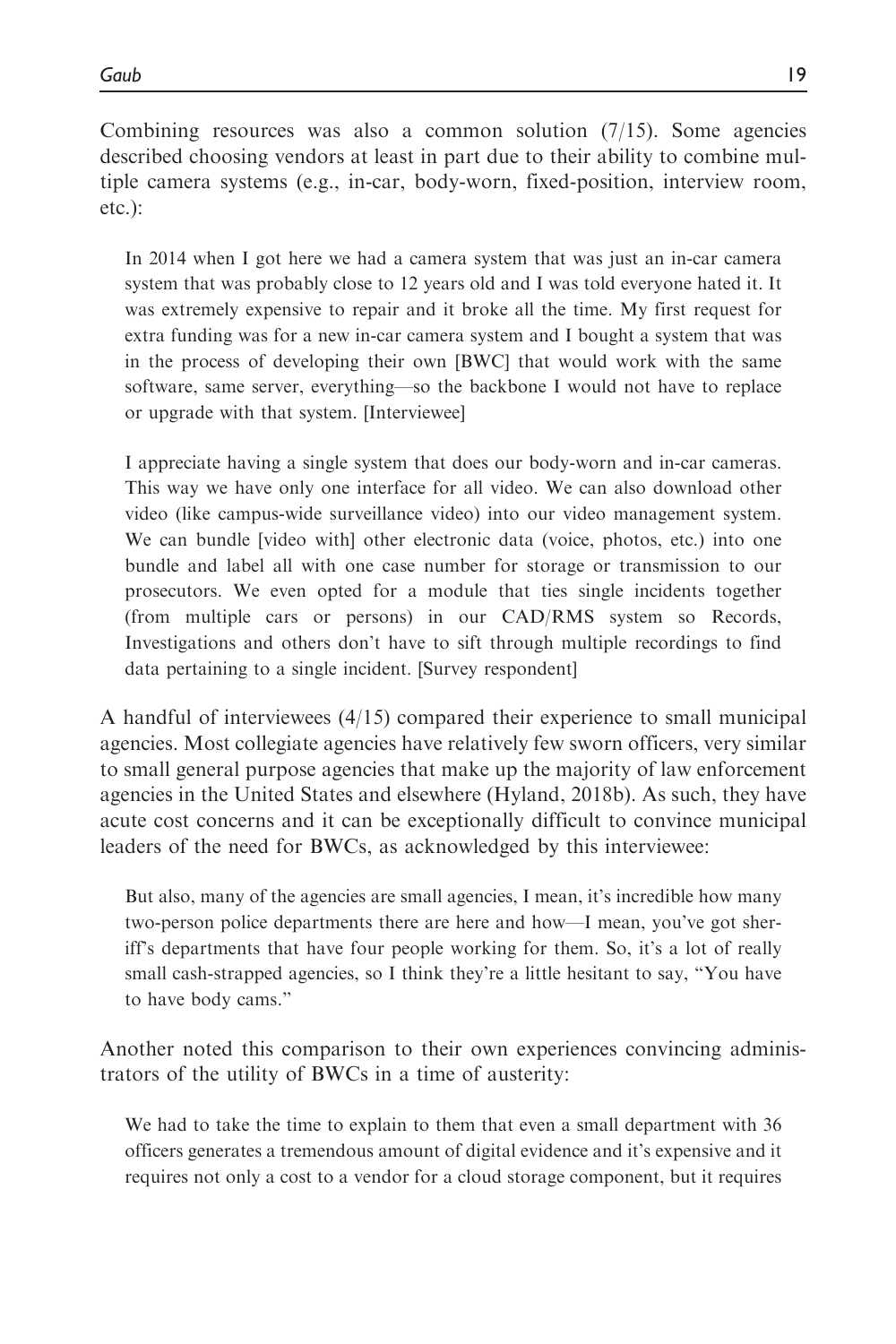additional FTEs to do all the logging and cataloguing [and handling public records requests].

Another notable concern related to privacy and public records compliance (5/ 15). Privacy concerns in higher education often relate to the Family Educational Rights and Privacy Act (FERPA), enacted in 1974. Because BWC footage becomes a record of the institution, certain discussions on BWC footage could be protected by FERPA. Alternatively, when BWC footage is submitted as evidence in student conduct hearings, it becomes a record subject to FERPA. Campus police must also comply with Title IX and Cleary reporting requirements related to violence against women. Additionally, collegiate communities more generally can generate differing expectations of privacy. Agency policies both municipal and collegiate—typically dictate that BWCs can record anywhere an officer is legally permitted to be (White et al., 2020). But on campus, the idea of "private property" can be more nebulous; while a student does not own their dorm room, for example, they often perceive it to be a personal space protected from unreasonable search. Two survey respondents explained it this way:

The expectation of personal privacy is highly regarded in a university setting. Developing a BWC policy that addresses that and is accepted by the community and administration is difficult.

When some students learned that officers would be wearing body cameras they were concerned about the usage of video recorders in the areas of student housing. Conversations were had with student leaders to earn buy-in from the students of the overall importance of BWCs.

But agencies must also comply with state-level public records and privacy legislation. Sometimes this causes problems when state laws do not account for collegiate agencies, as was the case for one survey respondent in Pennsylvania:

The Pennsylvania legislature and governor signed legislation which allows jurisdictions the use of BWC with immunity from the [state] wiretap act and failed to include the sworn officers with the 14 [public] universities. This creates a significant concern that the recording of students or community members in residence halls and other areas could result in officers being exposed to criminal culpability of violating the wiretap act. The state university police chiefs have asked for the new law to be amended to include [public] university sworn law enforcement officers.

Lastly, the use of BWCs in off-duty settings has been a minor concern for municipal agencies, primarily as they negotiate the policy development process (White et al., 2020). For many collegiate agencies, however, this can be a very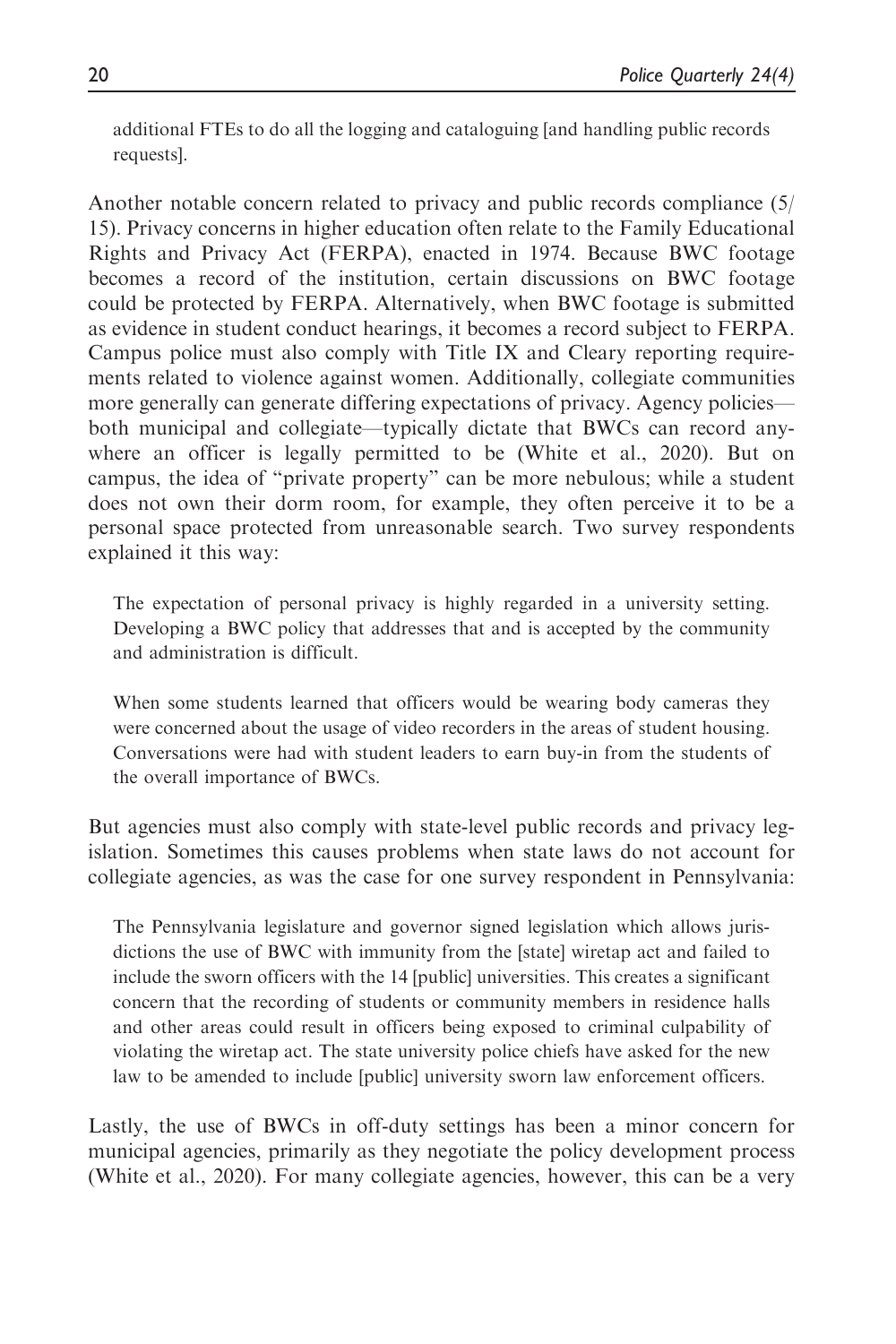real issue, as large events such as sporting events or concerts may draw enormous crowds for a limited amount of time. The most commonly described situation is a college football game  $(4/15)$ , like this interviewee describes: "For a football game, all hands must work and, well, we bring in about 100 [officers] from outside agencies and none of them have cameras."

# Caveat: Agencies Without BWCs

A unique component of this survey were the questions related to agencies that indicated they did *not* have BWCs, and did not intend to get them anytime soon. For these agencies  $(n = 21)$ , the disinclination to adopt BWCs was rooted in cost, already-strong community support for the department, and competition with other resources; all of these reasons are commonly mentioned by municipal agencies that opt not to use BWCs (Hyland, 2018a; Kindy, 2019). While cost was a challenge faced by nearly all respondents, these agencies felt that the perceived benefits did not warrant the extensive cost. Many of them indicated they already had strong support from the community, thus BWCs were not necessary as an accountability or transparency mechanism, as noted by this survey respondent:

In discussions with all members of our community, including LGBT, women's groups, Multicultural Affairs, Student Senate, faculty, staff and members of the President's Cabinet, I continue to hear that they do not wish for the campus police to have body cams. When asked, they indicate that the relationship between the campus police and the community is such that cameras are not wanted or needed and would be a distraction. Our community does not buy into the use of the cameras.

They also noted very low numbers of complaints against officers, and they felt the money could be better spent on other resources:

Our agency is extremely small, we have very low incident of crime, student/citizen complaints are non-existent, and it would be very difficult to justify the expense of a BWC system verses fixed security cameras on campus property. As the school size grows, this will be one of many items under consideration but currently there is no interest from the administration, faculty or student groups, [and] officers seem ambivalent. [Survey respondent]

# Discussion and Conclusion

While BWC research has grown exponentially over the past few years, nearly all of it has focused on municipal police agencies and their implementation of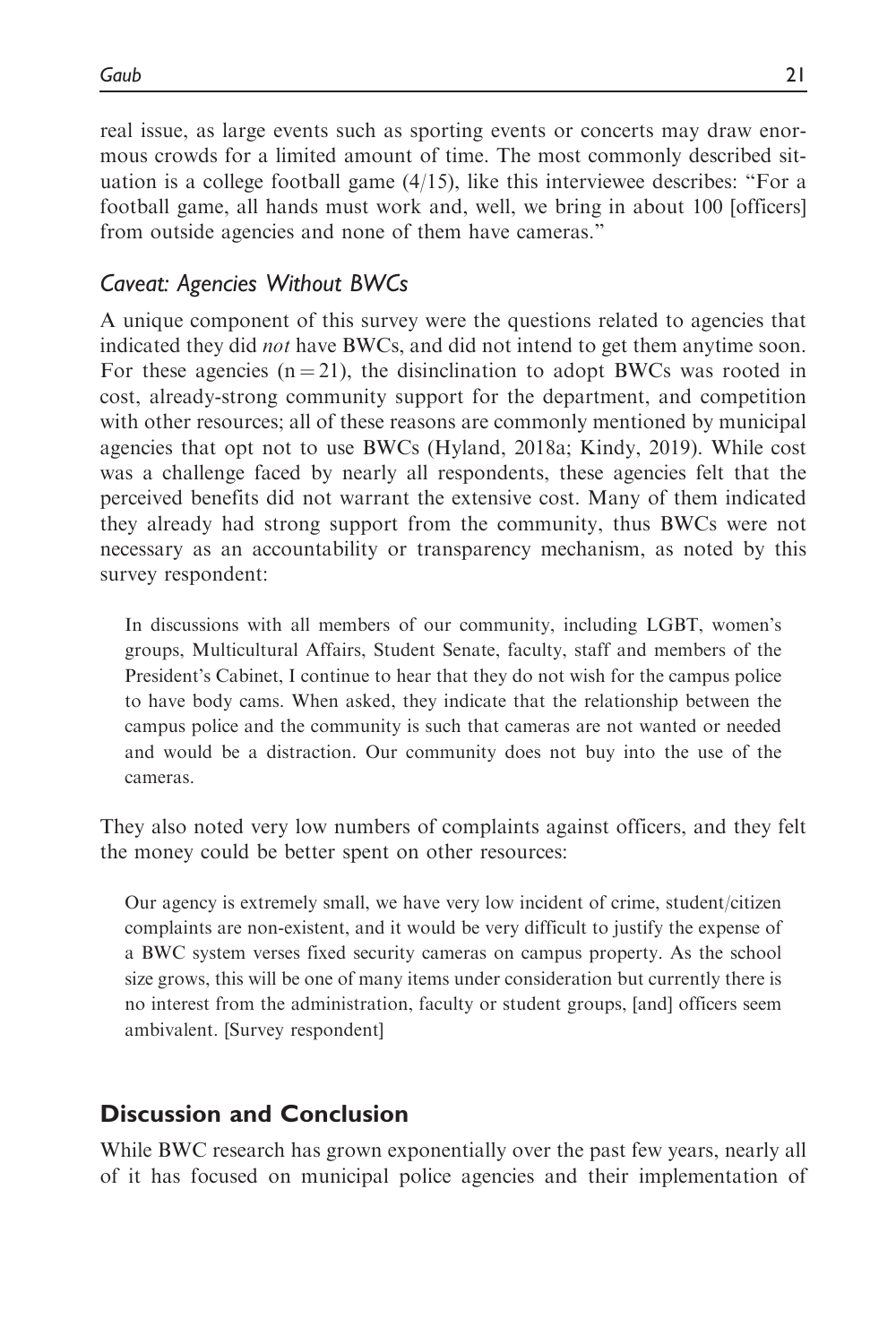BWCs in patrol. This limits our understanding of the full range of contexts in which BWCs operate—and the benefits and challenges associated with them. In turn, this can have a very real impact on the applicability of generated evidence to a variety of settings. If the vast majority of evidence is generated using samples from large, urban, patrol divisions, the power of evidence-based policing is bounded by those parameters. As such, studies must look beyond the large, urban, patrol division and use methods appropriate for other samples. This is not easy, but is essential in order for the evidence-based policing movement to include—and apply to—all types of agencies. This study uses both survey and indepth interview data to assess the utility of BWCs for college and university law enforcement agencies, a virtually unstudied group within the BWC literature. Collegiate agencies described both benefits and challenges—most were aligned with the perspectives of municipal agencies, though several highlight the unique role and function of agencies serving institutions of higher education.

Collegiate law enforcement agencies are, in many ways, very similar to their municipal counterparts, and that plays out in their survey responses and interviews. In both sets of data, some of the most commonly-cited benefits included the utility of BWCs for resolving complaints, collecting evidence, and protecting officers (typically from frivolous or unfounded complaints). These are also some of the strongest benefits described by municipal agencies—both among command staff and officers themselves (for summary, see Gaub, Huff, et al., 2020; see also, e.g., Gaub et al., 2016; Jennings et al., 2014; Snyder et al., 2019). This is unsurprising, as they are the direct benefits of having footage available for viewing. For example, BWC footage serves as a "neutral observer" in the "he said, she said" scenario of a one-on-one police encounter (Gaub et al., in press). This can often resolve complaints without requiring significant investigative time and potentially eliminating the need for an officer to be placed on administrative leave or given an alternate duty assignment. Police agencies, regardless of their jurisdiction, experience complaints, thus it is a fairly universal benefit. Similarly, some of the challenges noted by respondents—for example, the immense cost of a BWC program—are problematic for both collegiate and municipal agencies. The expense to maintain the technology (e.g., storing footage) is quite high and poses a significant burden for all agencies.

That said, each of these areas have a number of policy and research implications specific to collegiate agencies. For example, collegiate agencies noted that the evidentiary value of BWC footage went beyond just the criminal courtroom. Since collegiate agencies provide evidence to both local prosecutors (for civil or criminal violations) and collegiate administrative bodies (for violations of university policy), BWC footage can be used as evidence in both arenas. This increases the utility of BWCs for the university because they can aid the institution's internal processes as well as external criminal proceedings. Having better evidence for administrative hearings is also beneficial to those involved, as it can streamline the process and ensure a fairer outcome. This possibility,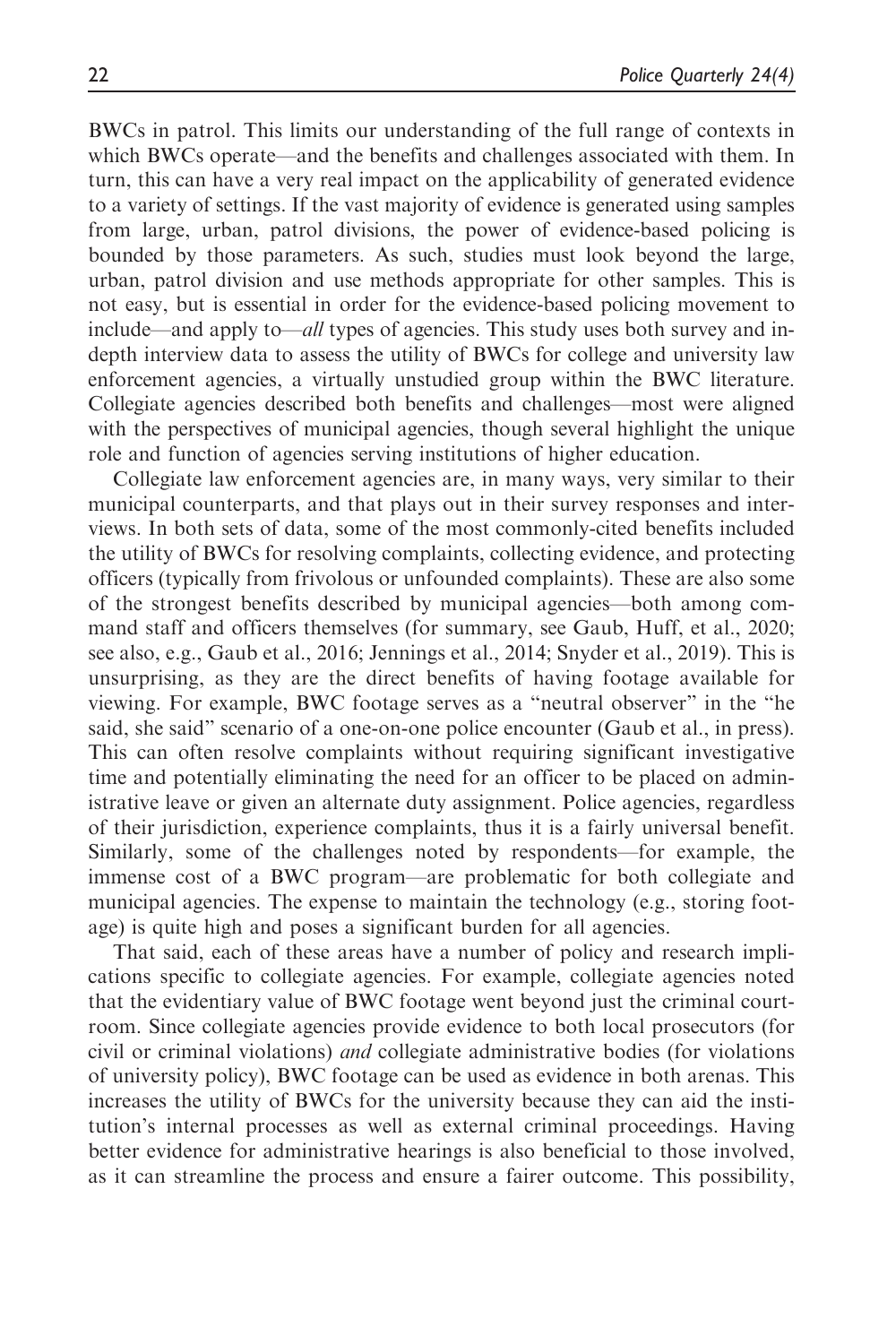however, has not been tested empirically. Future research should assess these questions to determine if the use of BWC footage in hearings for policy violations—such as housing complaints or violations of the Student Code of Conduct—lead to more equitable and fair outcomes.

The mobility of BWCs—in other words, not being tethered to a vehicle, as are in-car cameras—was a key benefit cited by collegiate agencies. Municipal agencies often emphasize that BWCs are not a replacement for in-car cameras, whereas collegiate agencies generally indicated that BWCs gave the officers more coverage than do in-car cameras. Part of the reason for this is that a primary function of police agencies in colleges and universities is security, thus officers often conduct patrols or respond to calls *away* from their vehicles. For example, officers may conduct after-hours security checks within buildings; unlock doors for faculty, staff, and students; or respond to classroom disturbances. Additionally, a much larger proportion of a college campus is inaccessible by car (or not easily accessible) than would be true for a general municipal jurisdiction. Combined, these two factors make the portability of BWCs an essential benefit for collegiate agencies. Many respondents still noted the importance of in-car cameras more generally, but future research could investigate the relative utility of body-worn and in-car camera systems by evaluating the extent of their back-end use by investigators, supervisors, and university administrators. This feature of BWCs also has practical value for other non-municipal agencies such as highway patrol, state police, or specialized departments like Fish and Game or Forest Service.

Additionally, the cost burden felt by collegiate agencies is, in some ways, more pronounced than among their municipal counterparts. The public university budget must be balanced—they cannot, with few exceptions, operate on a surplus and save money "for a rainy day." They also are unable to raise funds through external means, such as bonds, other than raising tuition or applying for grants. These budgetary constraints forced collegiate agencies to be creative in how they kept costs down. Leveraging the university's larger IT framework and the internal push for on-site storage meant the university administration was often able to help fund the technology investment.

Small municipal agencies could follow a similar model. Reliance on local storage is a common strategy for these agencies, but lack of IT support has long been a problem (Gaub et al., 2017; Hyland, 2018a). Increasingly complex technical capabilities will only pose additional problems. Many models now offer various automatic trigger options (e.g., TASER or firearm deployment, activation of lights and sirens, opening vehicle door, etc.), Bluetooth connection to in-car computers, and automatic footage upload to the cloud. However, these capabilities require additional capacity (e.g., more bandwidth) that may be increasingly difficult for small agencies to manage without a substantial IT framework. Thus, one solution to these problems may be for multiple small agencies within a particular geographical region to enter into cooperative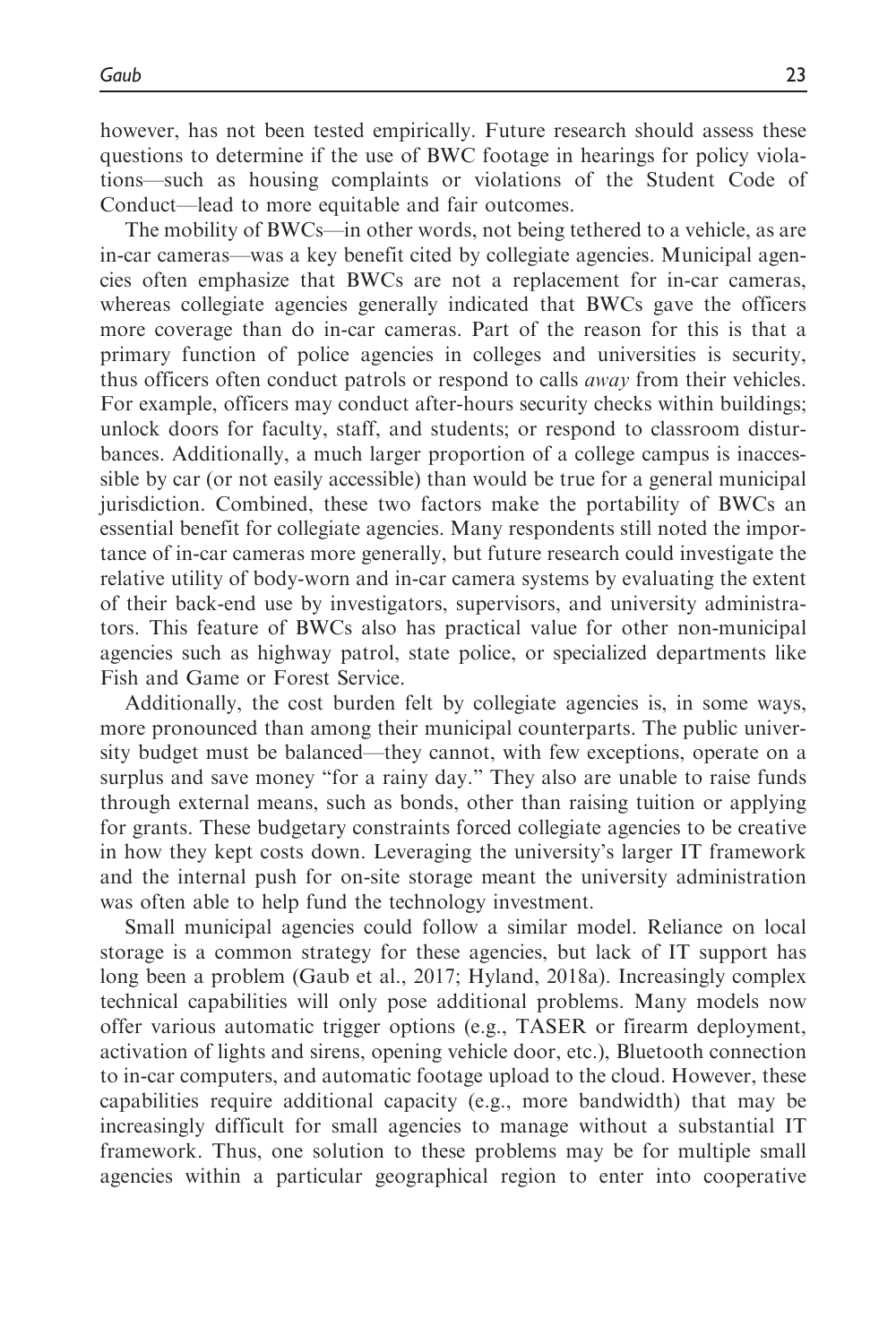agreements to share IT resources—and the subsequent costs—in order to keep pace. In other words, small agencies could band together, forming a much larger entity (similar to the larger university within which a collegiate agency operates) that can manage a more complicated IT infrastructure. Similarly, one interviewee specifically noted their lack of combined negotiating and purchasing power because they were not part of the larger university system:

The state might go to a company like Axon and say, 'Yeah, that's a nice camera, but we're only going to pay X for it. Now, we'll give you an exclusive...' [For a substantial number of universities] And Axon goes, 'Alright, that's worth it.' Whereas I come to them from [university] and say, 'Yeah, I'm going to need 10 cameras,' and they say, 'This is it. This is the price you pay.'

A larger cooperative agreement would also permit small general-purpose agencies to harness more negotiating power that comes with larger numbers.

Protection of privacy and public records compliance can also take a different tone for police departments in higher education. In addition to the traditional privacy concerns that are of interest to law enforcement entities, campus police agencies must also manage education-specific regulations from laws like FERPA, Title IX, Cleary, and others. These require additional nuance when considering which records can be released, and how they must be redacted. In other words, these agencies have considerations above and beyond those of municipal agencies. How BWC footage is cataloged, stored, and used, can have impacts on the type of record it is perceived to be. For example, once footage is used in a student conduct hearing, is it considered an educational record, and thereby under the protection of FERPA? Similarly, footage of sexual assault incidents could be used in Title IX complaint investigations, criminal proceedings, and student conduct hearings. Each of these has differing implications for privacy protection. Additional research should investigate the privacy impacts of using footage in varying disciplinary settings. Pragmatically speaking, it is important that collegiate agencies come to a consensus with other entities within the agency to understand how BWC footage is classified regarding privacy by considering the various ways in which it can be used.

Finally, agencies have long grappled with the question of off-duty use of BWCs, especially when a department's officers will be participating in offduty assignments with an agency that does *not* use BWCs. Should the originating agency require its officers to use BWCs during off-duty assignments? What about differences in policy? But this issue can take on a new meaning for collegiate agencies who invite sometimes hundreds of additional officers onto their campuses to assist in managing large events. In almost all cases, they cannot afford to maintain enough spare cameras to equip these extra officers, but if the loaning agency does not use BWCs, it can put the campus department in a tough position. What happens if students get into an altercation with a non-campus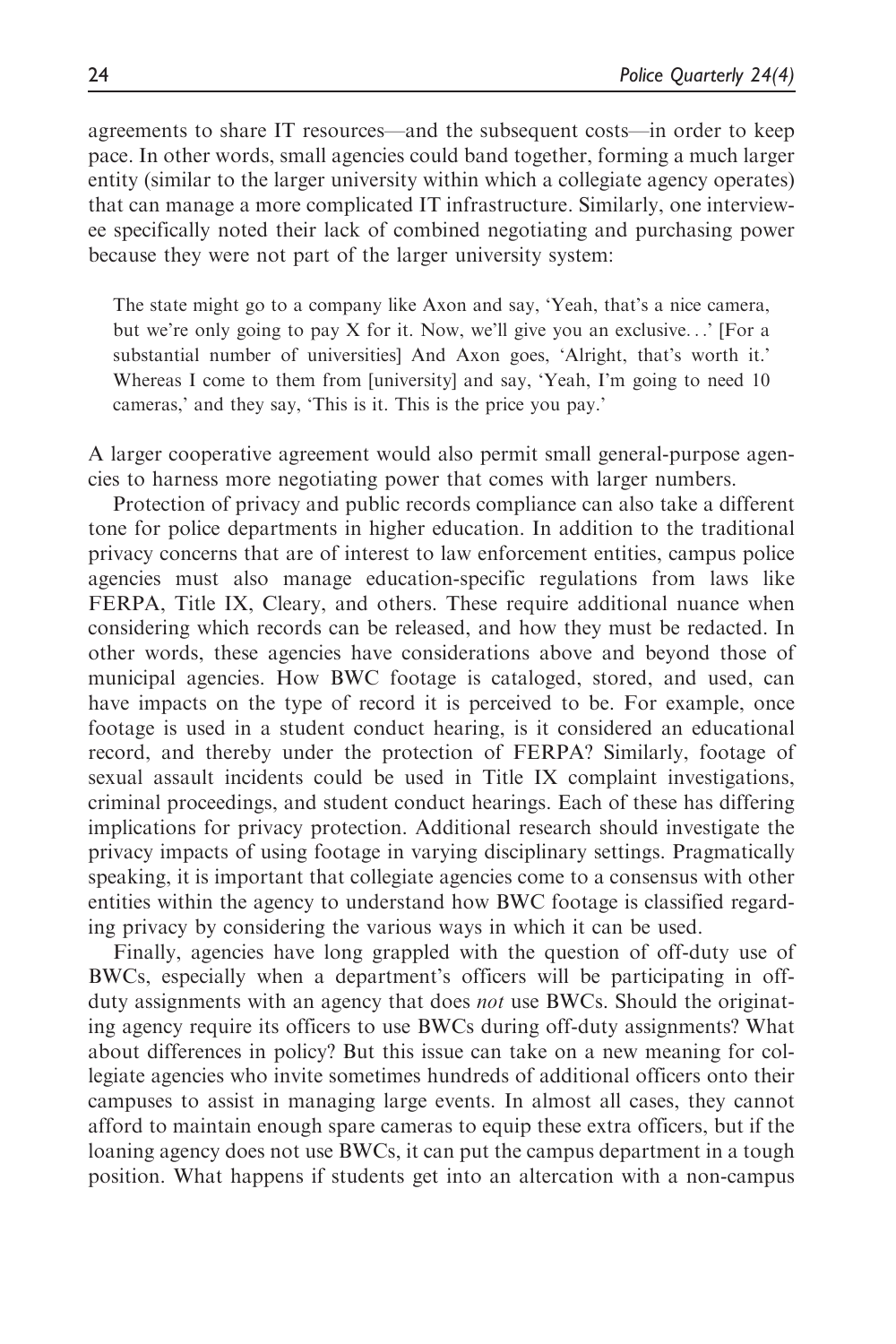officer and there is no footage of the incident? For agencies with generally positive relations with the campus community, this can severely damage their relationships with campus stakeholders.

This particular concern is exacerbated in light of the antiracism protests beginning in the summer of 2020. Remember that campus policing was originally created largely as a response to civil disturbances and protests of the Civil Rights and anti-war movements of the 1960s and 1970s. Many of these demonstrations began on college campuses, thus precipitating a perceived need for campus policing beyond mere security. While campus agencies typically contract off-duty officers for positive events, such as football games or concerts, it is not unlikely that additional officers would also be needed in the event of large-scale protests on college campuses. This is especially relevant for protests related to the removal of Confederate statues or monuments, many of which are on college campuses (e.g., Silent Sam, previously on the University of North Carolina at Chapel Hill campus). Given the subject matter of the protests themselves, a lack of BWC footage should something go wrong would only ignite already tense relations between police and protesters and have extremely damaging impacts for the campus police agency itself. As these demonstrations continue, scholars should pay attention to the use of BWCs in these demonstrations and the impact on campus police departments in particular. It is important that best practices are developed among agencies regarding the use of BWCs during large-scale events, paying particular attention to the policy (i.e., wording in the written policy) and practical (i.e., availability of cameras) considerations related to mutual aid or off-duty overtime situations.

As with all research, this study has limitations. First, this study has a lowerthan-preferable response rate (20%). However, this is in keeping with response rates for other studies using an online survey method (Nix et al., 2019). Online surveys typically have lower response rates than in-person surveys. One key reason for this is because it is so easy for emails to get redirected to spam folders, filtered out entirely, or lost in the daily deluge of other email communication. Additionally, our survey was sent to generic email addresses (e.g., "[police@](mailto:police@<school>.edu) [\[school\].edu](mailto:police@<school>.edu)") when a personal email address for the chief was unavailable. Chiefs may have forwarded the project email to others within the agency who managed the day-to-day operations of the BWC program—and these emails could have been lost or ignored. It would have been preferable to include an addendum or supplement to the Bureau of Justice Statistics Survey of Campus Law Enforcement Agencies (SCLEA); however, it was unknown at the time of survey deployment when the next SCLEA would be administered. A SCLEA supplement, similar to the BWC supplement used in the 2016 LEMAS survey, would be helpful in better understanding how campus agencies use technology, including BWCs. Second, this survey was administered one time in 2018, thus requiring cross-sectional data analysis. Given the rapidly-advancing technology, a more regular iteration of this survey would permit analysis of changing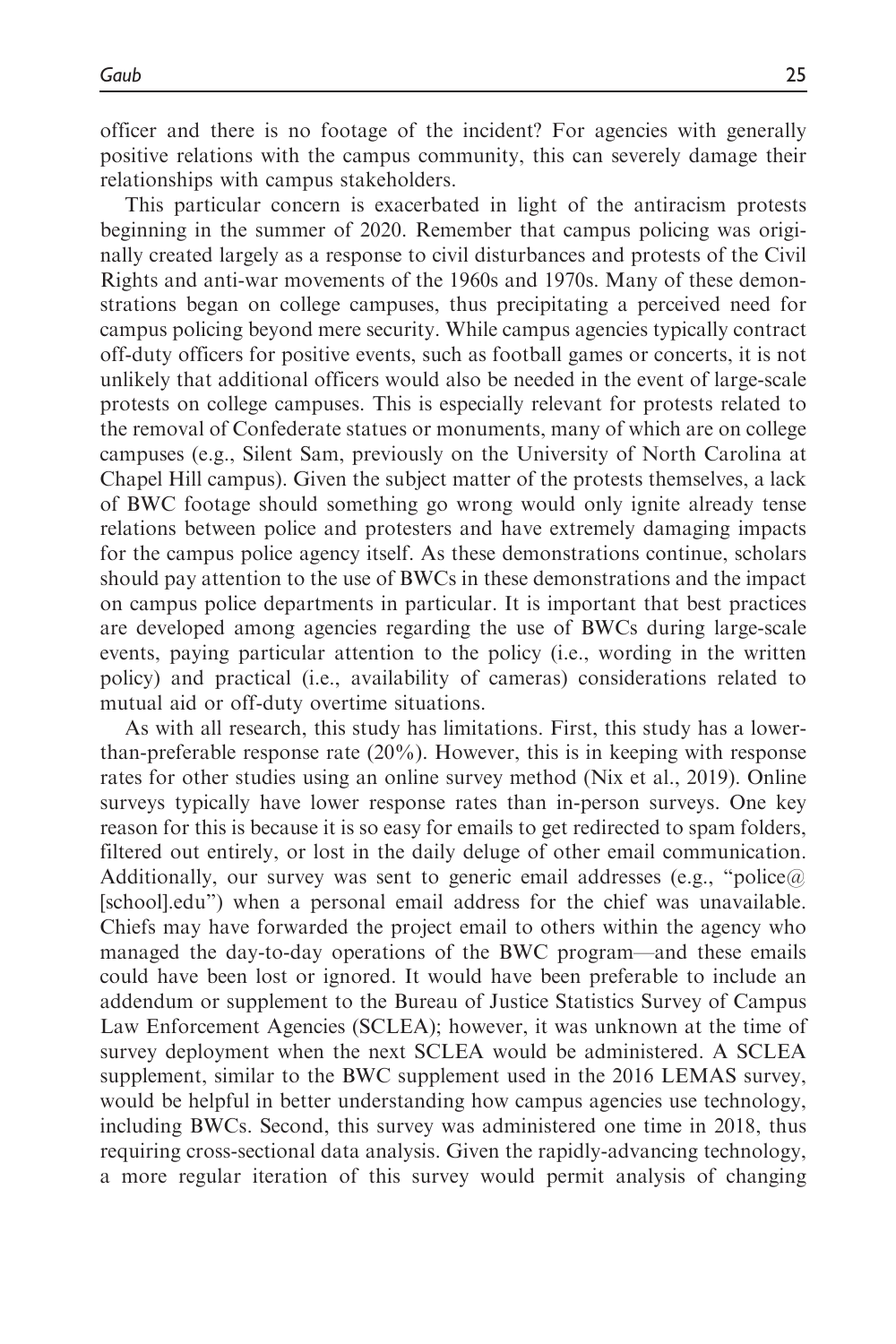perceptions over time. This is especially important as the institution of policing adapts to changing sentiments related to police legitimacy.

This study addressed a key gap in the BWC literature—namely, the impact of BWCs on campus police agencies. It builds on the knowledge produced by Pelfrey and Keener (2016, 2018) by conducting a large-scale survey and indepth interviews of campus police chiefs from across the country. Results show that many benefits of BWCs are seemingly universal, such as the immense value of BWC footage for resolving complaints and gathering evidence. However, other benefits—and many challenges—are quite unique for collegiate agencies, or take a different flavor than their usual manifestation for municipal police. Further, this study demonstrates the need for BWC researchers to move beyond studies of municipal agencies' patrol divisions and focus on other types of agencies and units and bureaus outside of standard patrol. Ultimately, it broadens the scope of the BWC literature by addressing the perceptions of the technology and agency implementation in a nonstandard policing setting, thus pushing the boundary for evidence-based policing.

### Declaration of Conflicting Interests

The author declared no potential conflicts of interest with respect to the research, authorship, and/or publication of this article.

### Funding

The author received no financial support for the research, authorship, and/or publication of this article.

# ORCID iD

Janne E. Gaub D <https://orcid.org/0000-0002-6223-2574>

# **Notes**

- 1. Where possible, a specific individual's email address was obtained (e.g.,  $\text{ismith@-}$ school.edu or chief@school.edu). When individual contact information was unavailable, a general email address (e.g., police@school.edu) was obtained. The school was contacted by phone to obtain the requisite information if email addresses were not available on the website.
- 2. Up to three reminder emails were sent to those who had not completed a survey. Agencies could opt-out of receiving reminders by unsubscribing using a link provided in the email(s).

### **References**

Aiello, M. F., & Lawton, B. A. (2018). Campus police cooperation and legitimacy: Extending the procedural justice model. Deviant Behavior, 39(10), 1371–1385. <https://doi.org/10.1080/01639625.2017.1410618>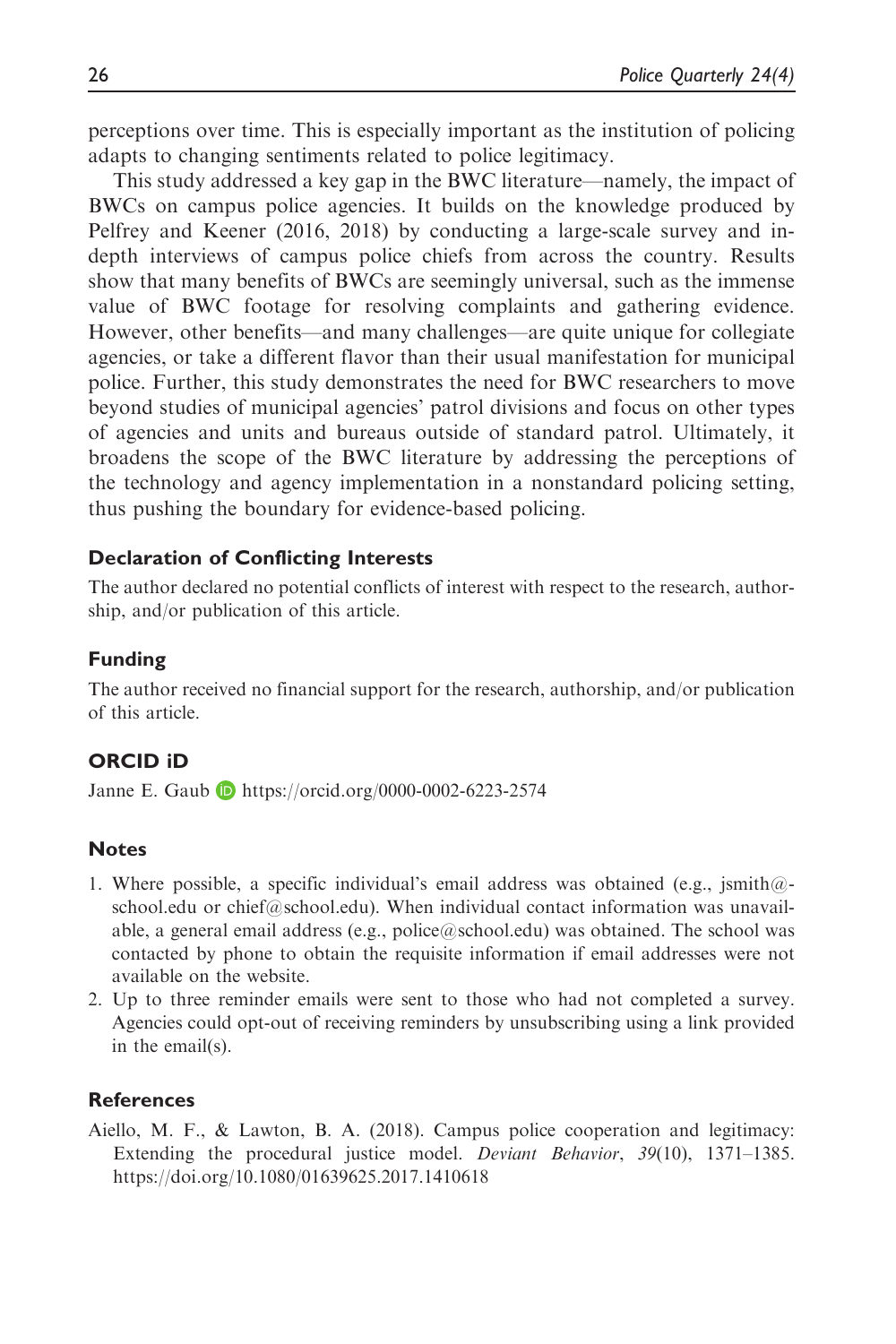- Ariel, B., Farrar, W. A., & Sutherland, A. (2015). The effect of police body-worn cameras on use of force and citizens' complaints against the police: A randomized controlled trial. Journal of Quantitative Criminology, 31(3), 509–535. [https://doi.org/10.1007/](https://doi.org/10.1007/s10940-014-9236-3) [s10940-014-9236-3](https://doi.org/10.1007/s10940-014-9236-3)
- Bordner, D. C., & Petersen, D. M. (1983). Campus policing: The nature of university police work. University Press of America.
- Braga, A. A., Barao, L. M., Zimmerman, G. M., Douglas, S., & Sheppard, K. (2020). Measuring the direct and spillover effects of body worn cameras on the civility of police–citizen encounters and police work activities. Journal of Quantitative Criminology, 36, 851–876.<https://doi.org/10.1007/s10940-019-09434-9>
- Braga, A. A., Coldren, J. R., Sousa, W. H., Rodriguez, D., & Alper, O. (2017). The benefits of body-worn cameras: New findings from a randomized controlled trial at the Las Vegas Metropolitan Police Department. [https://www.cna.org/cna\\_files/pdf/IRM-](https://www.cna.org/cna_files/pdf/IRM-2017-U-016112-Final.pdf)[2017-U-016112-Final.pdf](https://www.cna.org/cna_files/pdf/IRM-2017-U-016112-Final.pdf)
- Braga, A. A., Sousa, W. H., Coldren, J. R., & Rodriguez, D. (2018). The effects of bodyworn cameras on police activity and police-citizen encounters: A randomized controlled trial. Journal of Criminal Law and Criminology, 108(3), 511–538.
- Bromley, M. (2003). Comparing campus and municipal police community policing practices. Journal of Security Administration, 26(2), 37–75.
- Bromley, M., & Reaves, B. A. (1998). Comparing campus and city police operational practices. Journal of Security Administration, 21(2), 41–54.
- Bureau of Justice Assistance. (2015). Body-worn camera toolkit: Law enforcement implementation checklist. [www.bja.gov/bwc](http://www.bja.gov/bwc)
- Bureau of Justice Assistance. (2018). Program update: Body-worn camera policy and implementation program, fiscal year 2018.
- Bureau of Justice Assistance. (2019). Program update: Body-worn camera policy and implementation program, fiscal year 2019.
- Bureau of Justice Assistance. (2021). Body-worn camera policy and implementation program training and technical assistance. <http://www.bwctta.com>
- Bureau of Justice Statistics. (2015). Data collection: Survey of campus law enforcement agencies.<https://www.bjs.gov/index.cfm?ty=dcdetail&iid=247#Methodology>
- Crow, M. S., Snyder, J. A., Crichlow, V. J., & Smykla, J. O. (2017). Community perceptions of police body-worn cameras: The impact of views on fairness, fear, performance, and privacy. *Criminal Justice and Behavior*, 44(4), 589–610. [https://doi.org/10.](https://doi.org/10.1177/0093854816688037) [1177/0093854816688037](https://doi.org/10.1177/0093854816688037)
- Edmonton Police Service. (2015). Body worn video: considering the evidence.
- Fallik, S. W., Deuchar, R., & Crichlow, V. J. (2020). Body-worn cameras in the post-Ferguson era: An exploration of law enforcement perspectives. Journal of Police and Criminal Psychology, 35(3), 263–273. [https://doi.org/10.1007/s11896-018-](https://doi.org/10.1007/s11896-018-9300-2) [9300-2](https://doi.org/10.1007/s11896-018-9300-2)
- Gaub, J. E., Book, E., Wade, J., & Millington, B. (2020a). LE tech talks: Body-worn cameras in a university setting [podcast]. [https://bwctta.com/tta/podcasts/body-worn](https://bwctta.com/tta/podcasts/body-worn-cameras-university-setting)[cameras-university-setting](https://bwctta.com/tta/podcasts/body-worn-cameras-university-setting)
- Gaub, J. E., Book, E., Wade, J., & Millington, B. (2020b). LE Tech Talks: Body-worn cameras in a university setting, part 2 [Podcast]. [https://bwctta.com/tta/podcasts/body](https://bwctta.com/tta/podcasts/body-worn-cameras-university-setting-pt-ii)[worn-cameras-university-setting-pt-ii](https://bwctta.com/tta/podcasts/body-worn-cameras-university-setting-pt-ii)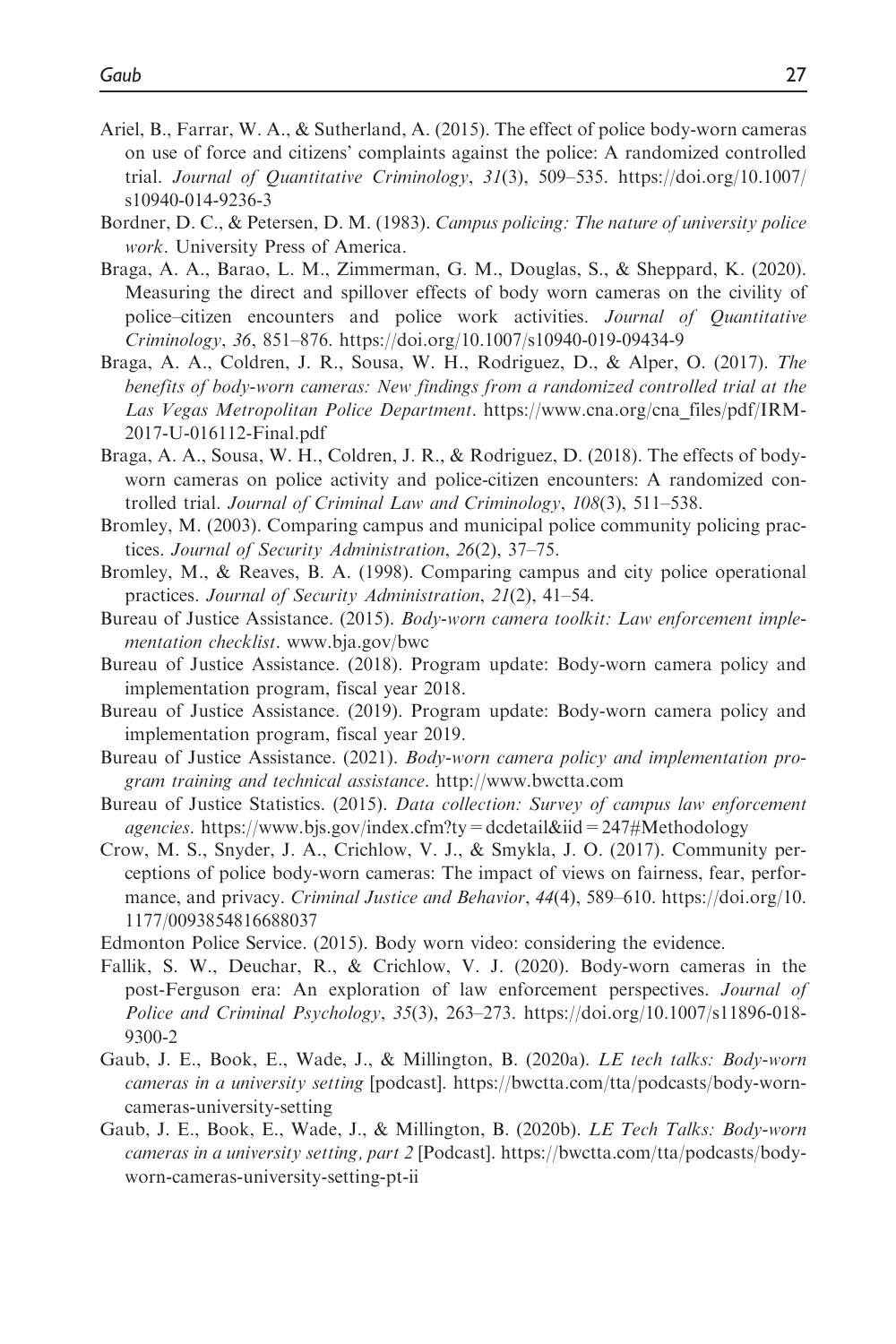- Gaub, J. E., Choate, D. E., Todak, N., Katz, C. M., & White, M. D. (2016). Officer perceptions of body-worn cameras before and after deployment: A study of three departments. Police Quarterly, 19(3), 275–302. [https://doi.org/10.1177/10986111166](https://doi.org/10.1177/1098611116653398) [53398](https://doi.org/10.1177/1098611116653398)
- Gaub, J. E., Huff, J., White, M. D., & Malm, A. (2020). Officer perceptions of BWCs: Directory of outcomes. [https://bwctta.com/officer-perceptions-body-worn-cameras](https://bwctta.com/officer-perceptions-body-worn-cameras-directory-outcomes)[directory-outcomes](https://bwctta.com/officer-perceptions-body-worn-cameras-directory-outcomes)
- Gaub, J. E., Patterson, Q., White, M. D. & Malm, A. (2021). Impacts of BWCs on citizen perceptions: Directory of outcomes. Retrieved July 27, 2021, from https://bwctta.com/ impacts-bwcs-citizen-perceptions-directory-outcomes
- Gaub, J. E., Naoroz, C., & Malm, A. (in press). Police BWCs as "neutral observers": Perceptions of public defenders. Policing: A Journal of Policy and Practice. [https://doi.](https://doi.org/10.1093/police/paaa067) [org/10.1093/police/paaa067](https://doi.org/10.1093/police/paaa067)
- Gaub, J. E., Todak, N., & White, M. D. (2020). One size doesn't fit all: The deployment of police body-worn cameras to specialty units. International Criminal Justice Review, 30(2), 136–155.<https://doi.org/10.1177/1057567718789237>
- Gaub, J. E., & White, M. D. (2020). Open to interpretation: Confronting the challenges of understanding the current state of body-worn camera research. American Journal of Criminal Justice, 45(5), 899–913.<https://doi.org/10.1007/s12103-020-09518-4>
- Gaub, J. E., White, M. D., Padilla, K. E., & Katz, C. M. (2017). Implementing a police body-worn camera program in a small agency. Arizona State University.
- Goetschel, M., & Peha, J. M. (2017). Police perceptions of body-worn cameras. American Journal of Criminal Justice, 42(4), 698–726. [https://doi.org/10.1007/](https://doi.org/10.1007/s12103-017-9415-5) [s12103-017-9415-5](https://doi.org/10.1007/s12103-017-9415-5)
- Gramagila, J. A., & Phillips, S. W. (2018). Police officers' perceptions of body-worn cameras in Buffalo and Rochester. American Journal of Criminal Justice, 43(2), 313–328.<https://doi.org/10.1007/s12103-017-9403-9>
- Huff, J., Katz, C. M., & Webb, V. J. (2018). Understanding police officer resistance to body-worn cameras. Policing: An International Journal, 41(4), 482–495. [https://doi.](https://doi.org/10.1108/PIJPSM-03-2018-0038) [org/10.1108/PIJPSM-03-2018-0038](https://doi.org/10.1108/PIJPSM-03-2018-0038)
- Hyland, S. S. (2018a). Body-worn cameras in law enforcement agencies, 2016. Bureau of Justice Statistics.
- Hyland, S. S. (2018b). Full-time employees in law enforcement agencies, 1997-2016. Bureau of Justice Statistics.
- Jaschik, S. (2014). Black professor body-slammed. [https://www.insidehighered.com/news/](https://www.insidehighered.com/news/2014/06/30/video-highlights-arizona-state-police-arrest-black-professor-critics-see-racial) [2014/06/30/video-highlights-arizona-state-police-arrest-black-professor-critics-see-racial](https://www.insidehighered.com/news/2014/06/30/video-highlights-arizona-state-police-arrest-black-professor-critics-see-racial)
- Jennings, W. G., Fridell, L. A., & Lynch, M. D. (2014). Cops and cameras: Officer perceptions of the use of body-worn cameras in law enforcement. Journal of Criminal Justice, 42(6), 549–556.<https://doi.org/10.1016/j.jcrimjus.2014.09.008>
- Jennings, W. G., Lynch, M. D., & Fridell, L. A. (2015). Evaluating the impact of police officer body-worn cameras (BWCs) on response-to-resistance and serious external complaints: Evidence from the Orlando Police Department (OPD) experience utilizing a randomized controlled experiment. Journal of Criminal Justice, 43(6), 480–486. <https://doi.org/10.1016/j.jcrimjus.2015.10.003>
- Kerrison, E. M., Cobbina, J., & Bender, K. (2018). Stop-gaps, lip service, and the perceived futility of body-worn police officer cameras in Baltimore city. Journal of Ethnic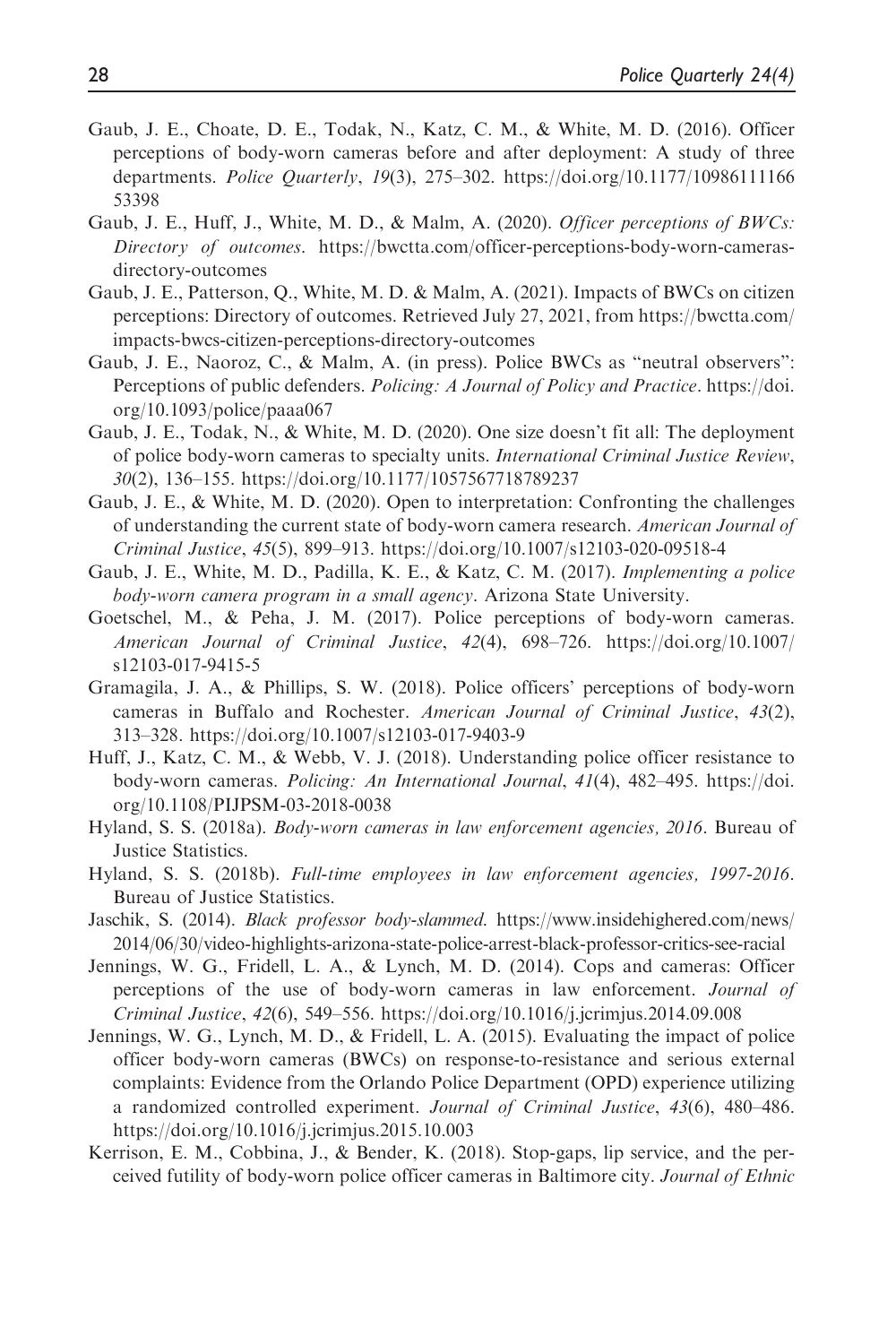& Cultural Diversity in Social Work, 27(3), 271–288. [https://doi.org/10.1080/15313204.](https://doi.org/10.1080/15313204.2018.1479912) [2018.1479912](https://doi.org/10.1080/15313204.2018.1479912)

- Kindy, K. (2019, January 21). Some U.S. police departments dump body-camera programs amid high costs. The Washington Post. [https://www.washingtonpost.com/](https://www.washingtonpost.com/national/some-us-police-departments-dump-body-camera-programs-amid-high-costs/2019/01/21/991f0e66-03ad-11e9-b6a9-0aa5c2fcc9e4_story.html?utm_term=.077f9adebe75) [national/some-us-police-departments-dump-body-camera-programs-amid-high-costs/](https://www.washingtonpost.com/national/some-us-police-departments-dump-body-camera-programs-amid-high-costs/2019/01/21/991f0e66-03ad-11e9-b6a9-0aa5c2fcc9e4_story.html?utm_term=.077f9adebe75)  $2019/01/21/991f0e66-03ad-11e9-b6a9-0aa5c2fcc9e4$  story.html?utm\_term=. [077f9adebe75](https://www.washingtonpost.com/national/some-us-police-departments-dump-body-camera-programs-amid-high-costs/2019/01/21/991f0e66-03ad-11e9-b6a9-0aa5c2fcc9e4_story.html?utm_term=.077f9adebe75)
- Koen, M. C., & Mathna, B. (2019). Body-worn cameras and internal accountability at a police agency. American Journal of Qualitative Research, 3(2), 1–22. [https://doi.org/10.](https://doi.org/10.29333/ajqr/6363) [29333/ajqr/6363](https://doi.org/10.29333/ajqr/6363)
- Koen, M. C., Newell, B. C., & Roberts, M. R. (2021). Body-worn cameras: Technological frames and project abandonment. Journal of Criminal Justice, 72(August 2020), 101773.<https://doi.org/10.1016/j.jcrimjus.2020.101773>
- Koen, M. C., & Willis, J. J. (2020). Making sense of body-worn cameras in a police organization: A technological frames analysis. Police Practice and Research, 21(4), 351–367.<https://doi.org/10.1080/15614263.2019.1582343>
- Koen, M. C., Willis, J. J., & Mastrofski, S. D. (2019). The effects of body-worn cameras on police organisation and practice: A theory-based analysis. Policing and Society, 29(8), 968–984.<https://doi.org/10.1080/10439463.2018.1467907>
- Kyle, M. J., & White, D. R. (2017). The impact of law enforcement officer perceptions of organizational justice on their attitudes regarding body-worn cameras. Journal of Crime and Justice, 40(1), 68–83.<https://doi.org/10.1080/0735648X.2016.1208885>
- Lanier, M. M. (1995). Community policing on university campuses: Tradition, practice, and outlook. In B. S. Fisher & J. J. Sloan (Eds.), Campus crime: Legal, social and policy perspectives. Charles C. Thomas.
- Lum, C., Koper, C. S., Merola, L., Scherer, A., & Reioux, A. (2015). Existing and ongoing body worn camera research: Knowledge gaps and opportunities. George Mason University.
- Lum, C., Koper, C. S., Wilson, D. B., Stoltz, M., Goodier, M., Eggins, E., Higginson, A., & Mazerolle, L. (2020). Body-worn cameras' effects on police officers and citizen behavior: A systematic review. Campbell Systematic Reviews. [https://doi.org/10.](https://doi.org/10.1002/cl2.1043) [1002/cl2.1043](https://doi.org/10.1002/cl2.1043)
- Lum, C., Stoltz, M., Koper, C. S., & Scherer, A. (2019). Research on body-worn cameras: What we know, what we need to know. *Criminology & Public Policy*,  $18(1)$ ,  $93-118$ . <https://doi.org/10.1111/1745-9133.12412>
- Malm, A. (2019). The promise of police body-worn cameras. Criminology & Public Policy, 18(1), 119–130.<https://doi.org/10.1111/1745-9133.12420>
- McCluskey, J., Smith, S., Robertson, O., Uchida, C. D., & Mosler, D. (2019). The evidentiary value of body-worn camera footage: A survey of prosecutors and public defenders. Bureau of Justice Assistance.
- Merola, L., Lum, C., Koper, C. S., & Scherer, A. (2016). Body worn cameras and the courts: A national survey of state prosecutors. George Mason University.
- Miethe, T. D., Lieberman, J. D., Heen, M. S. J., & Sousa, W. H. (2019). Public attitudes about body-worn cameras in police work: A national study of the sources of their contextual variability. Criminal Justice Review, 44(3), 263–283. [https://doi.org/10.](https://doi.org/10.1177/0734016819846241) [1177/0734016819846241](https://doi.org/10.1177/0734016819846241)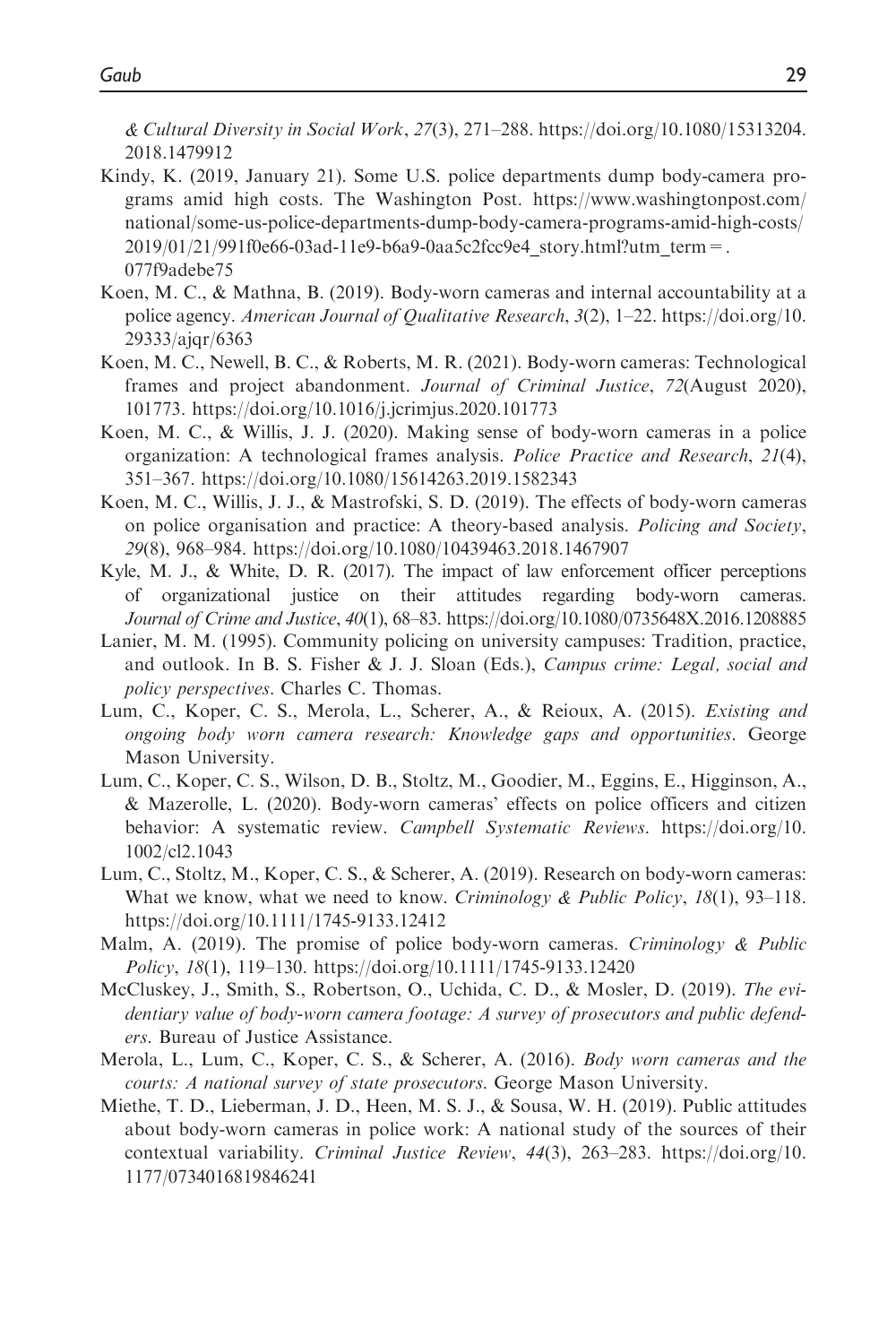- Nix, J., Pickett, J. T., Baek, H., & Alpert, G. P. (2019). Police research, officer surveys, and response rates. Policing and Society, 29(5), 530–550. [https://doi.org/10.1080/](https://doi.org/10.1080/10439463.2017.1394300) [10439463.2017.1394300](https://doi.org/10.1080/10439463.2017.1394300)
- Nix, J., Todak, N., & Tregle, B. (2020). Understanding body-worn camera diffusion in U.S. policing. Police Quarterly, 23(3), 396–422.<https://doi.org/10.1177/1098611120917937>
- Ortiz, E. (2015). University of Cincinnati officer's bodycam was crucial to murder indictment: Officials. [https://www.nbcnews.com/news/us-news/cincinnati-cop-ray-tensing](https://www.nbcnews.com/news/us-news/cincinnati-cop-ray-tensing-pleads-not-guilty-shooting-death-samuel-n400926)[pleads-not-guilty-shooting-death-samuel-n400926](https://www.nbcnews.com/news/us-news/cincinnati-cop-ray-tensing-pleads-not-guilty-shooting-death-samuel-n400926)
- Patten, R., Alward, L., Thomas, M., & Wada, J. (2016). The continued marginalization of campus police. Policing: An International Journal of Police Strategies & Management, 39(3), 566–583.<https://doi.org/10.1108/PIJPSM-04-2016-0055>
- Peak, K. J., Barthe, E. P., & Garcia, A. (2008). Campus policing in America: A twenty-year perspective. Police Quarterly, 11(2), 239–260.<https://doi.org/10.1177/1098611107306840>
- Pelfrey, W. V., & Keener, S. (2016). Police body worn cameras: A mixed method approach assessing perceptions of efficacy. Policing: An International Journal of Police Strategies & Management, 39(3), 491–506.
- Pelfrey, W. V., & Keener, S. (2018). Body-worn cameras and officer perceptions: A mixed-method pretest posttest of patrol officers and supervisors. Journal of Crime and Justice, 41(5), 535–552.<https://doi.org/10.1080/0735648X.2018.1479287>
- Reaves, B. A. (2015a). Campus law enforcement, 2011–2012. [https://www.bjs.gov/con](https://www.bjs.gov/content/pub/pdf/cle1112.pdf) [tent/pub/pdf/cle1112.pdf](https://www.bjs.gov/content/pub/pdf/cle1112.pdf)
- Reaves, B. A. (2015b). Local police departments, 2013: Equipment and technology. Bureau of Justice Statistics.
- Reuss-Ianni, E. (1983). Two cultures of policing: Street cops and management cops. Transaction Books.
- Sainato, M. (2020, June 24). US students call on universities to dismantle and defund campus policing. The Guardian. [https://www.theguardian.com/us-news/2020/jun/24/](https://www.theguardian.com/us-news/2020/jun/24/campus-policing-us-university-students-call-to-defund) [campus-policing-us-university-students-call-to-defund](https://www.theguardian.com/us-news/2020/jun/24/campus-policing-us-university-students-call-to-defund)
- Saunders, T. (2019). Body cameras create additional workload, cost for localities. WDBJ Channel, p. 7.
- Sloan, J. J. (1992). The modern campus police: An analysis of their evolution, structure and function. American Journal of Police, 11(2), 85–104. [https://doi.org/10.1525/sp.](https://doi.org/10.1525/sp.2007.54.1.23) [2007.54.1.23](https://doi.org/10.1525/sp.2007.54.1.23).
- Sloan, J. J., Lanier, M. M., & Beer, D. L. (2000). Policing the contemporary university campus: Challenging traditional organizational models. Journal of Security Administration, 23(1), 1–20.
- Smykla, J. O., Crow, M. S., Crichlow, V. J., & Snyder, J. A. (2016). Police body-worn cameras: Perceptions of law enforcement leadership. American Journal of Criminal Justice, 41(3), 424–443.<https://doi.org/10.1007/s12103-015-9316-4>
- Snyder, J. A., Crow, M. S., & Smykla, J. O. (2019). Police officer and supervisor perceptions of body-worn cameras pre- and postimplementation: The importance of officer buy-in. Criminal Justice Review, 44(3), 322–338.<https://doi.org/10.1177/0734016819846223>
- Sutherland, A., Ariel, B., Farrar, W. A., & De Anda, R. (2017). Post-experimental follow-ups—Fade-out versus persistence effects: The rialto police body-worn camera experiment four years on. Journal of Criminal Justice, 53(September), 110–116.<https://doi.org/10.1016/j.jcrimjus.2017.09.008>